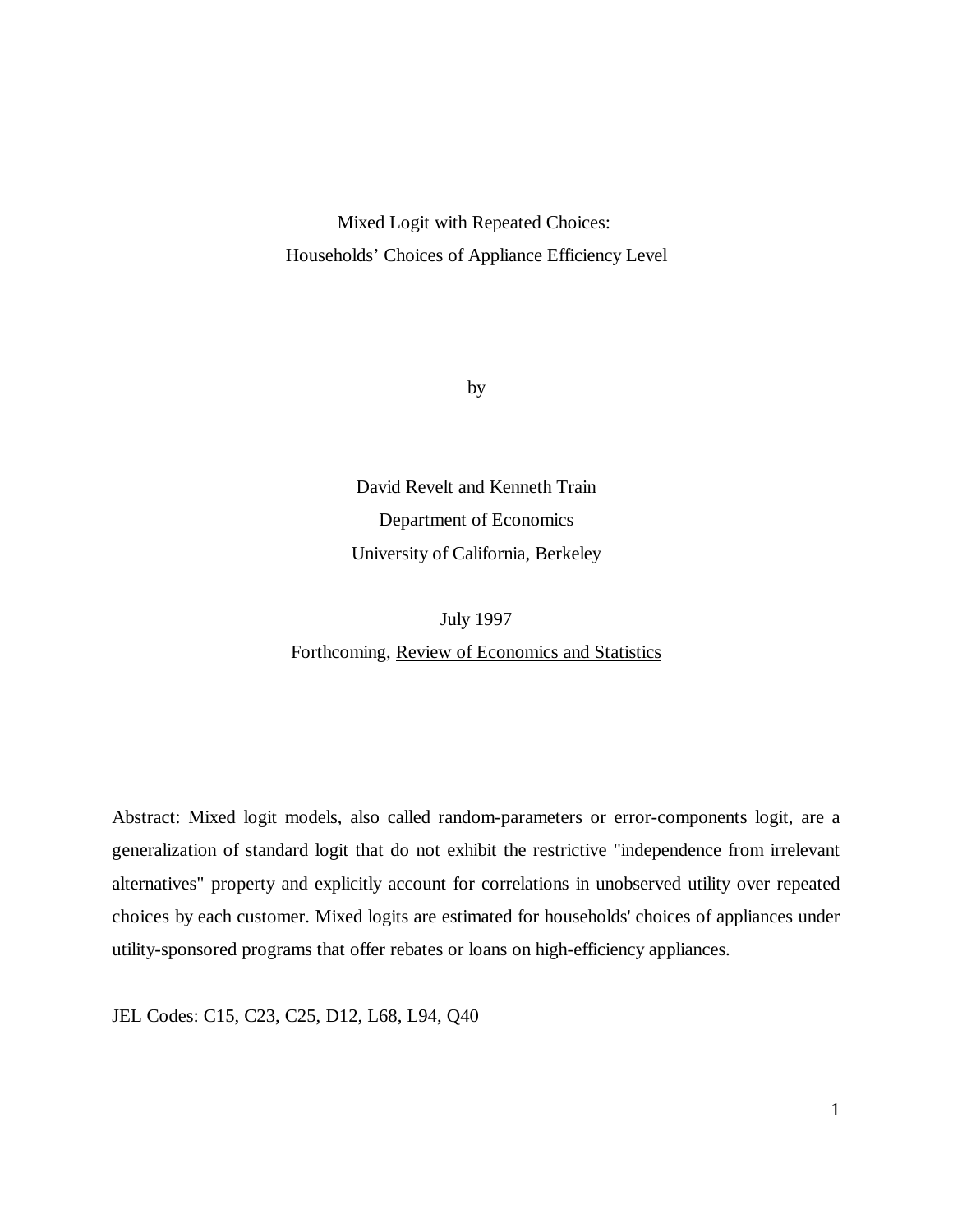# Mixed Logit with Repeated Choices: Households' Choices of Appliance Efficiency Level

### 1. Introduction

Mixed logit (also called random-parameters logit) generalizes standard logit by allowing the parameter associated with each observed variable (e.g., its coefficient) to vary randomly across customers. The moments of the distribution of customer-specific parameters are estimated. Variance in the unobserved customer-specific parameters induces correlation over alternatives in the stochastic portion of utility. As a result, mixed logit does not exhibit the restrictive forecasting patterns of standard logit (i.e., does not exhibit independence from irrelevant alternatives.) Mixed logit also allows efficient estimation when there are repeated choices by the same customers, as occurs in our application.

Mixed logits have taken different forms in different applications; their commonality arises in the integration of the logit formula over the distribution of unobserved random parameters. The early applications (Boyd and Mellman, 1980, and Cardell and Dunbar, 1980) were restricted to situations in which explanatory variables do not vary over customers, such that the integration, which is computationally intensive, is required for only one "customer" using aggregate share data rather than for each customer in a sample. Advances in computer speed and in our understanding of simulation methods for approximating integrals have allowed estimation of models with explanatory variables varying over customers. Ben-Akiva et al (1993), Ben-Akiva and Bolduc (1996), Bhat (1996), and Brownstone and Train (1996) apply a mixed logit specification like that given below but without repeated choices. Other empirical studies (Berkovec and Stern, 1991; Bolduc et al, 1993; and Train et al, 1987) have specified choice probabilities that integrate a logit function over unobserved terms, but with these terms representing something other than random parameters of observed attributes. In all cases except Ben-Akiva et al (1993) and Train et al (1987), the integration is performed through simulation, similar to that described below. These two exceptions used quadrature, which was feasible in their cases because only one- or two-dimensional integration was required in their specifications.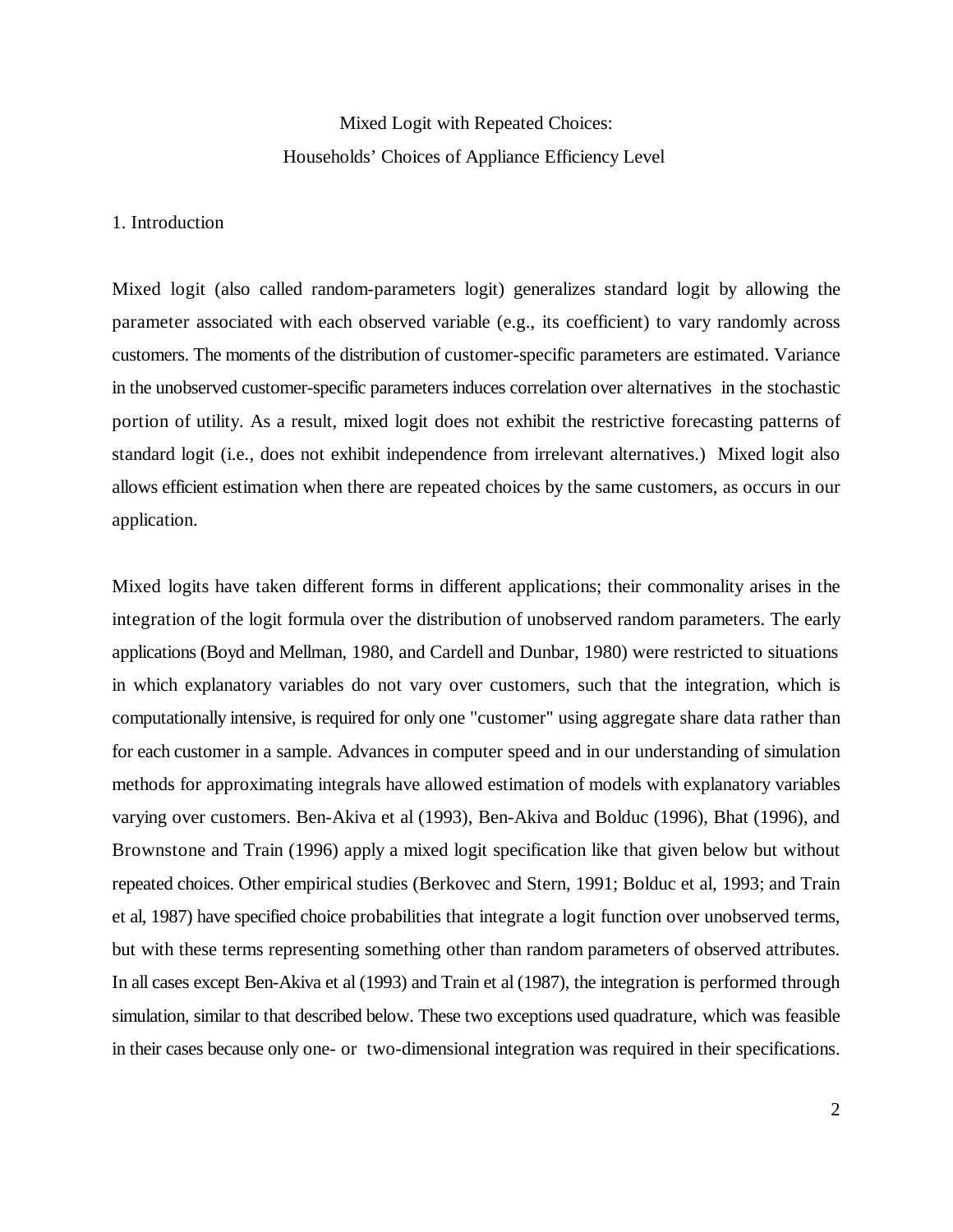Terminology for these models varies. "Random-coefficients logit" or "random-parameters logit" has been used for obvious reasons (Ben-Akiva and Lerman, 1985; Bhat, 1996; Train, 1996). The term "error-components logit" is useful since it emphasizes the fact that the unobserved portion of utility consists of several components and that these components can be specified to provide realistic substitution patterns rather than to represent random parameters per se (Brownstone and Train, 1996). "Mixed logit" reflects the fact that the choice probability is a mixture of logits with a specified mixing distribution (Brownstone and Train, 1996; McFadden and Train, 1997; Train 1997.) This term encompasses any interpretation that is consistent with the functional form. We use "mixed logit" in the current paper because of this generality, even though our specification is motivated through a random-parameters concept. Ben-Akiva and Bolduc (1996) use the term "probit with a logit kernel" to describe models where the customer-specific parameters are normally distributed. This term is instructive since it points out that the distinction between pure probits (in which utility is normally distributed) and mixed logits with normally distributed parameters is conceptually minor.

### 2. Specification

A person faces a choice among the alternatives in set J in each of T time periods or choice situations. The number of choice situations can vary over people, and the choice set can vary over people and choice situations. The utility that person n obtains from alternative j in choice situation t is  $U_{\text{nit}} =$  $\beta_n$ ' $x_{njt}$  +  $\varepsilon_{njt}$  where  $x_{njt}$  is a vector of observed variables, coefficient vector  $\beta_n$  is unobserved for each n and varies in the population with density  $f(\beta_n | \theta^*)$  where  $\theta^*$  are the (true) parameters of this distribution, and  $\varepsilon_{\rm njt}$  is an unobserved random term that is distributed iid extreme value, independent of  $\beta_n$  and  $x_{nji}$ . Conditional on  $\beta_n$ , the probability that person n chooses alternative i in period t is standard logit:

(1) 
$$
L_{\text{nit}}(\beta_n) = \frac{e^{\beta_n' x_{\text{nit}}}}{\sum_{j} e^{\beta_n' x_{\text{njt}}}}
$$

The unconditional probability is the integral of the conditional probability over all possible values of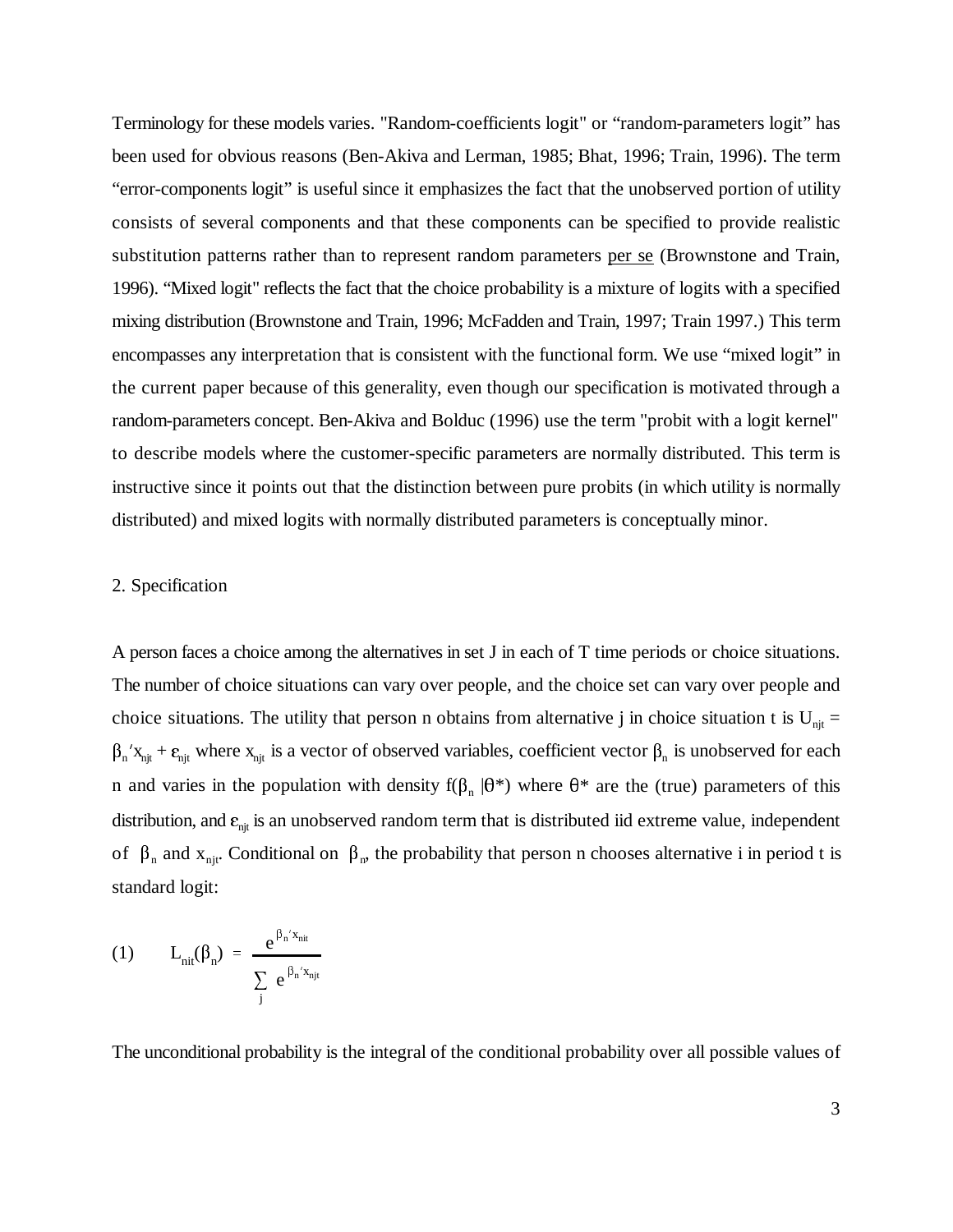$\beta_n$ , which depends on the parameters of the distribution of  $\beta_n$ :

$$
Q_{\text{nit}}(\theta^*) = \int \ L_{\text{nit}}(\beta_n) \ f(\beta_n \,|\theta^*) \ d \ \beta_n \ .
$$

For maximum likelihood estimation we need the probability of each sampled person's sequence of observed choices. Let i(n,t) denote the alternative that person n chose in period t. Conditional on  $\beta_n$ , the probability of person n's observed sequence of choices is the product of standard logits:<sup>1</sup>

$$
S_n(\beta_n) = \prod_t L_{ni(n,t)t}(\beta_n).
$$

The unconditional probability for the sequence of choices is:

(2) 
$$
P_n(\theta^*) = \int S_n(\beta_n) f(\beta_n | \theta^*) d\beta_n.
$$

Note that there are two concepts of parameters in this description. The coefficient vector  $\beta_n$  is the parameters associated with person n, representing that person's tastes. These tastes vary over people; the density of this distribution has parameters  $\theta^*$  representing, for example, the mean and covariance of  $\beta_n$ . The goal is to estimate  $\theta^*$ , that is, the population parameters that describe the distribution of individual parameters.

The log-likelihood function is  $LL(\theta) = \sum_{n} ln P_n(\theta)$ . Exact maximum likelihood estimation is not possible since the integral in (2) cannot be calculated analytically. Instead, we approximate the probability through simulation and maximize the simulated log-likelihood function. In particular,  $P_n(\theta)$  is approximated by a summation over randomly chosen values of  $\beta_n$ . For a given value of the parameters  $\theta$ , a value of  $\beta_n$  is drawn from its distribution. Using this draw of  $\beta_n$ ,  $S_n(\beta_n)$  -- the product of standard logits -- is calculated. This process is repeated for many draws, and the average of the resulting  $S_n(\beta_n)'$ s is taken as the approximate choice probability: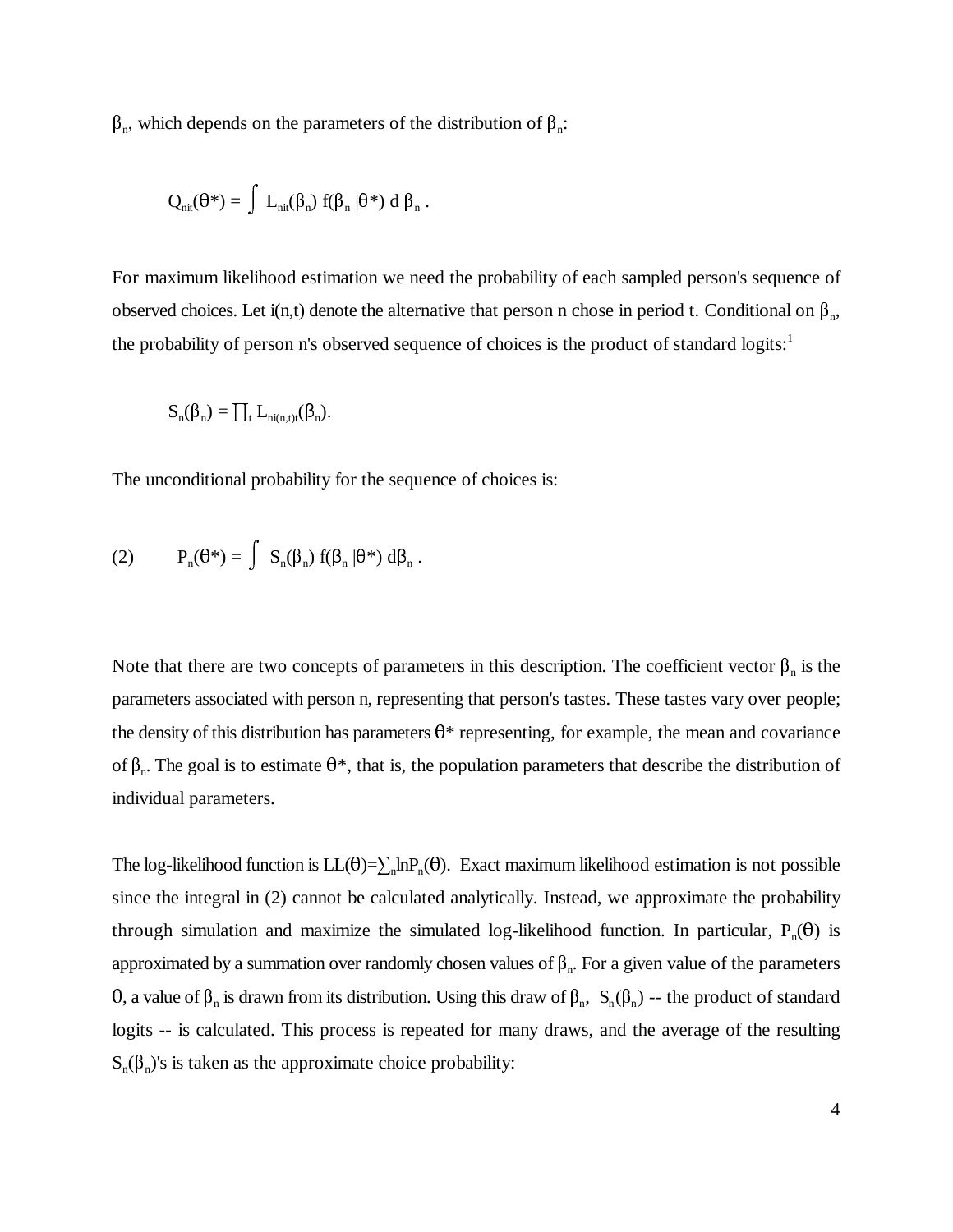$$
SP_n(\theta) = (1/R) \sum_{r=1,\ldots,R} S_n(\beta_n^{r|\theta})
$$

where R is the number of repetitions (i.e., draws of  $\beta_n$ ),  $\beta_n$ <sup>r, p</sup> is the r-th draw from  $f(\beta_n | \theta)$ , and  $SP_n(\theta)$ is the simulated probability of person n's sequence of choices. By construction  $SP_n(\theta)$  is an unbiased estimator of  $P_n(\theta)$  whose variance decreases as R increases. It is smooth (i.e., twice-differentiable) which helps in the numerical search for the maximum of the simulated log-likelihood function. It is strictly positive for any realization of the finite R draws, such that the log of the simulated probability is always defined. 2

The simulated log-likelihood function is constructed as  $SLL(\theta) = \sum_{n} ln(SP_n(\theta))$ , and the estimated parameters are those that maximize  $SLL<sup>3</sup>$  Lee (1992) and Hajivassiliou and Ruud (1994) derive the asymptotic distribution of the maximum simulated likelihood estimator based on smooth probability simulators with the number of repetitions increasing with sample size. Under regularity conditions, the estimator is consistent and asymptotically normal. When the number of repetitions rises faster than the square root of the number of observations, the estimator is asymptotically equivalent to the maximum likelihood estimator. Note that, even though the simulated probability is an unbiased estimate of the true probability, the log of the simulated probability with fixed number of repetitions is not an unbiased estimate of the log of the true probability. The bias in SLL decreases as the number of repetitions increases. We use 500 repetitions in our estimation. 4

The simulated score for each person is

$$
(3) \qquad SS_{n}(\theta) = \frac{\partial \text{lnSP}_{n}(\theta)}{\partial \theta} = \left[\frac{1}{SP_{n}(\theta)}\right] \left[\frac{1}{R}\right] \sum_{r} S_{n}(\beta_{n}^{r|\theta}) \left[\sum_{t} \sum_{j} (d_{njt} - L_{njt}^{r|\theta}) \frac{\partial \beta_{n}^{r|\theta} \prime x_{njt}}{\partial \theta}\right]
$$

where  $d_{njt} = 1$  if person n chose alternative j in period t and zero otherwise, and  $L_{njt}^{r|0}$  is the logit formula (1) evaluated with  $\beta_n$ <sup>n $\theta$ </sup>. The score is easy to compute, which speeds the iteration process. We found that calculating the Hessian from formulas for the second derivatives resulted in computationally slower estimation than using the bhhh or other approximate-Hessian procedures.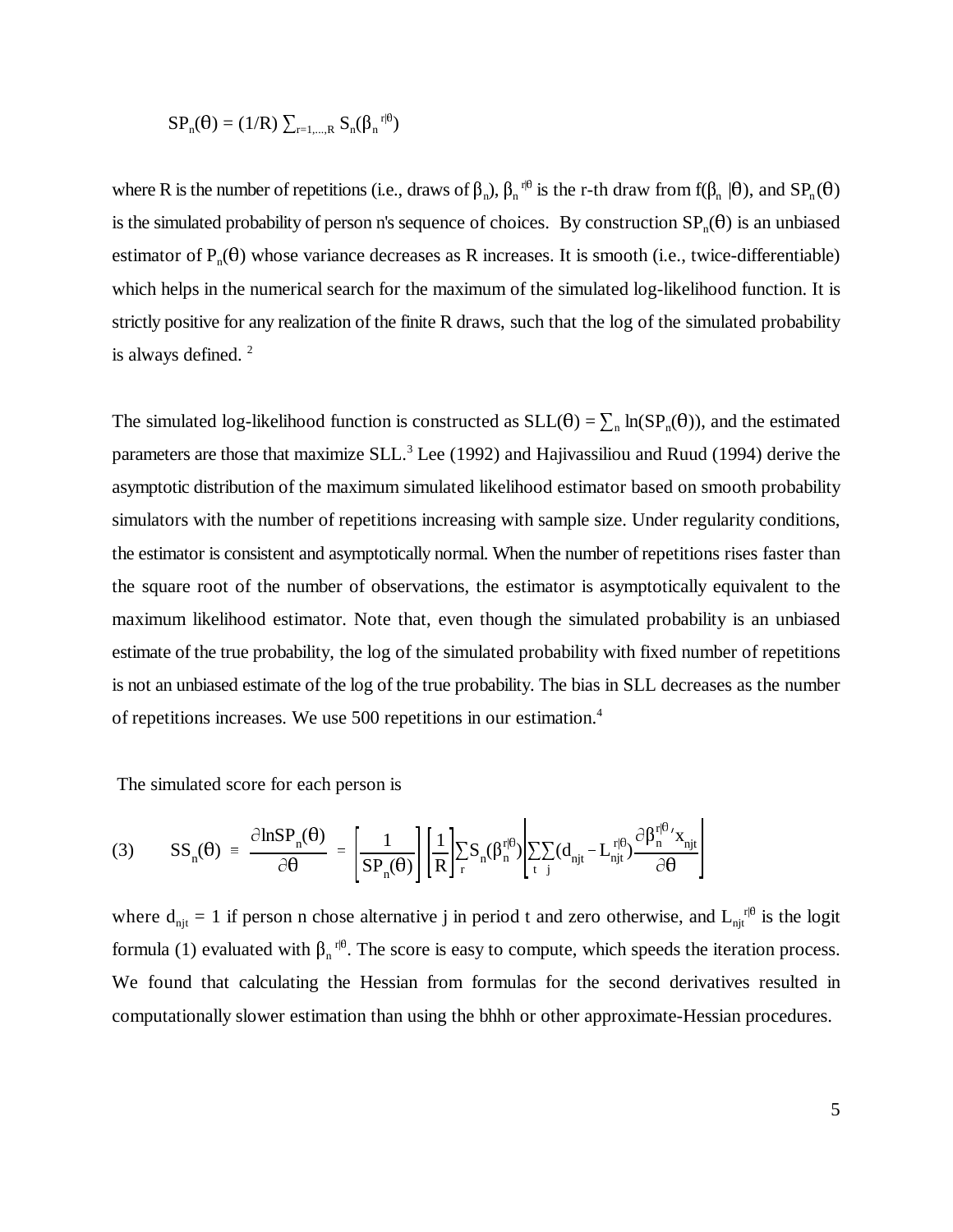In general, the coefficient vector can be expressed as  $\beta_n = b + \eta_n$ , where b is the population mean and  $\eta_n$  is the stochastic deviation which represents the person's tastes relative to the average tastes in the  $\eta_n$  is the stochastic deviation which represents the person's tastes relative to the average tastes in the population. Then  $U_{njt} = b' x_{njt} + \eta_n' x_{njt} + \varepsilon_{njt}$ . In contrast to standard logit, the stochastic portion of population. Then  $U_{njt} = b' x_{njt} + \eta_n' x_{njt} + \varepsilon_{njt}$ . In contrast to standard logit, the stochastic portion of utility,  $\eta_n' x_{njt} + \varepsilon_{njt}$ , is in general correlated over alternatives and time due to the common influence of  $\eta_n$ . Mixed logit does not exhibit the independence from irrelevant alternatives property of standard logit, and very general patterns of correlation over alternatives and time (and hence very general substitution patterns) can be obtained through appropriate specification of variables and parameters. In fact, McFadden and Train (1997) show that any random-utility model can be approximated to any desired degree of accuracy with a mixed logit through appropriate choice of explanatory variables and distributions for the random parameters.<sup>5</sup> In the application below, we estimate models with normal and log-normal distributions for elements of  $\beta_n$ ; other distributions are of course possible.

#### 3. Application

Demand side management (DSM) programs by electric utilities have relied heavily on rebates as a mechanism for promoting energy efficiency. As the electricity industry moves toward greater competition, the feasibility of rebates is questionable. Low-interest loan programs are being considered as alternatives. Potentially, loans can provide an incentive for efficiency, and so serve the goals of DSM, and yet generate profits as long as the interest rates on the loans are above the firm's cost of capital.

Using data from Southern California Edison (SCE), we estimate the impact of rebates and loans on residential customers' choice of efficiency level for refrigerators. Since loans have not been offered by SCE in the past, and there has been little variation in rebate levels, data on actual purchases by SCE customers do not provide the information needed to estimate choice models with loan terms and rebate levels as explanatory variables. Stated-preference data were collected to estimate such models. In particular, a sample of SCE's residential customers were presented in a survey situation with a series of choice experiments. In each experiment, two or three refrigerators with different efficiency levels were described, with a rebate, loan, or no incentive offered on the high efficiency units. The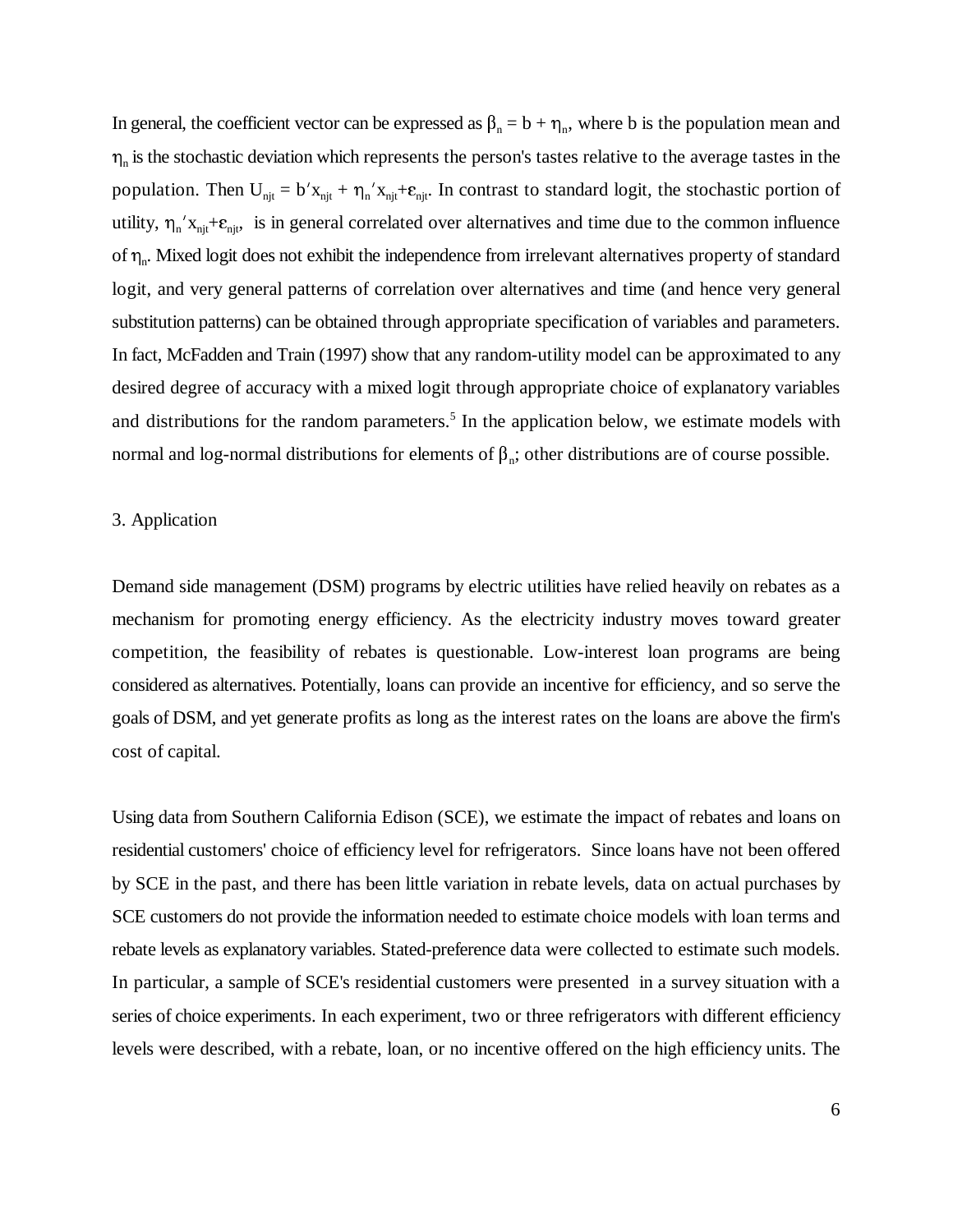customer was asked which appliance he/she would choose. These stated-preference data were supplemented, insofar as possible, with information on the efficiency level of the refrigerator that the customer actually purchased, for customers who had bought a refrigerator within the last three years. Mixed logits are estimated on the stated-preference data; the models are then adjusted, or "calibrated," to reflect the limited revealed-preference data. The calibrated models are then used to forecast the impact of various loan programs.

In the stated-preference choice experiments, each sampled customer was offered a series of binary choices, followed by a series of trinary choices. For the binary choices, the purchase price and operating cost of a standard efficiency and a high efficiency refrigerator were described and the customer was asked which he/she would choose. The high efficiency unit was offered either without any incentive, with a rebate, or with a financing package with specified interest rate, amount borrowed, repayment period, and monthly payment. Trinary choices were then offered to the customer. In these experiments, the customer was offered three high efficiency units, one with no incentive, one with a rebate, and one with financing. The purchase price and operating cost of the units differed, such that the unit with no incentive was not dominated. In total, responses to 6081 choice experiments were obtained from 401 surveyed customers, with each customer providing responses to 12 binary choice experiments and up to four trinary experiments. The 6081 experiments consists of the following types: 1604 pair a standard unit with a high efficiency unit that has no incentive, 1626 pair a standard unit with a high efficiency unit on which a rebate is available, 1602 pair a standard unit with a high efficiency unit on which a loan is offered, and 1249 include three high efficiency units with no incentive, a rebate, and a loan.<sup>6</sup>

The choice experiments were designed to provide plausible attributes, orthogonal over experiments, and with no experiment containing a dominated alternative. The variables that enter the models below are: (a) Price of the refrigerator, net of any rebate, in hundreds of dollars. For a standard-efficiency unit and high efficiency units without a rebate, this variable is the price of the unit. For high efficiency units with a rebate, it is the price of the unit minus the rebate.<sup>7</sup> (b) Savings, in hundreds of dollars. This variable is zero for the standard unit and, for the high efficiency units, is the annual dollar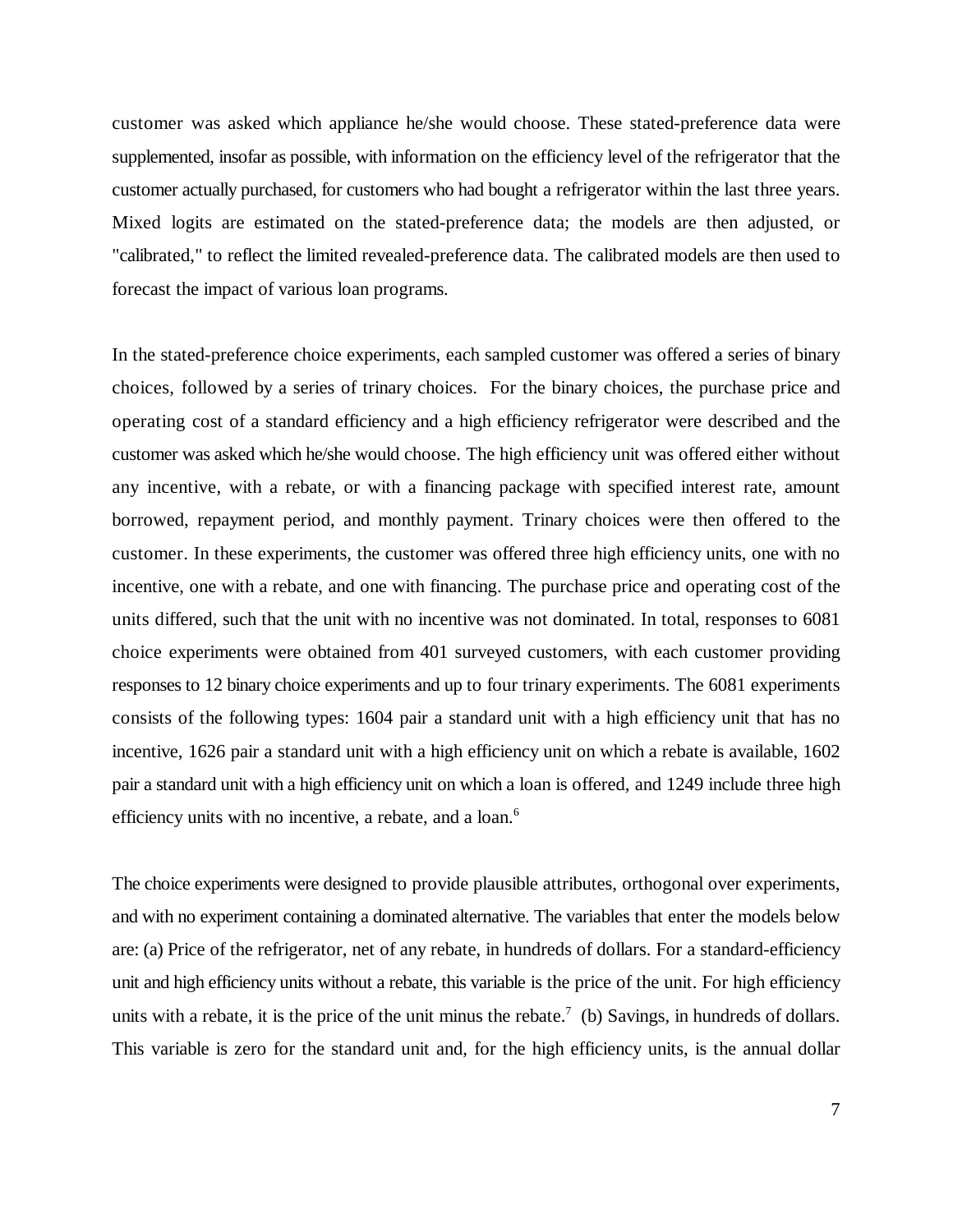reduction in operating cost that the unit provides relative to the standard unit. (That is, savings in any experiment is the operating cost of the standard unit minus the operating cost of the high efficiency unit.) (c) Amount borrowed, in hundreds of dollars. This variable is zero for standard units and for high efficiency units for which no loan is offered. For high efficiency units on which a loan is offered, this variable is the maximum dollar amount that customer is allowed to borrow. The percent of the purchase price that the customer is able to borrow varies over experiments. (d) Interest rate, in digits (i.e., 4% interest is entered as 0.04). This variable is zero for standard units and for high efficiency units for which no loan is offered. For high efficiency units with a loan being offered, the variable is the interest rate that is offered for the loan. The interest rate varies over experiments. (e) Efficiency dummy. This variable takes the value of zero for standard units and one for high efficiency units. (f) Rebate dummy, taking the value of one for high efficiency units on which a rebate is provided, and zero otherwise. (g) Finance dummy, taking the value of one for high efficiency units for which a loan is provided, and zero otherwise. The means of these variables over the choice experiments are given in Table 1. Details of the survey design and variables are provided in SCE(1994).

#### Model estimation

We specify the price coefficient to be fixed while allowing the other coefficients vary. The willingness-to-pay for each attribute (which is the ratio of the attribute's coefficient to the price coefficient) is thereby distributed in the same way as the attribute's coefficient, which is convenient for interpretation of the model. 8

 $\frac{\partial \beta_n^{r|\theta}}{\partial \beta_n^{r|\theta}}$   $x_{njt}$  $\partial b_k$ Ĩ  $= x_{k,njt}$  $\frac{\partial \beta_0^{r|\theta}}{\partial \beta_n^{r|\theta}}$   $x_{njt}$  $\partial W_{k}$ Ĵ, (3) are  $\frac{U_{\mu_n} - \lambda_{njt}}{2N} = X_{k,njt}$  and  $\frac{U_{\mu_n} - \lambda_{njt}}{2N} = \mu_k^T X_{k,njt}$ , where the subscript k denotes the k-th element. We first specify all the non-price coefficients to be independently normally distributed. The coefficient vector is expressed as  $\beta_n = b+W\mu_n$  where W is a diagonal matrix whose elements are standard deviations (with the top-left element being zero, for the price coefficient) and  $\mu_n$  is a vector of independent standard normal deviates. For simulation, draws of  $\mu_n$  are obtained from a pseudorandom number generator, and the corresponding draws of  $\beta_n$  are calculated for any given values of the means b and standard deviations W. With this specification, the derivatives that enter the score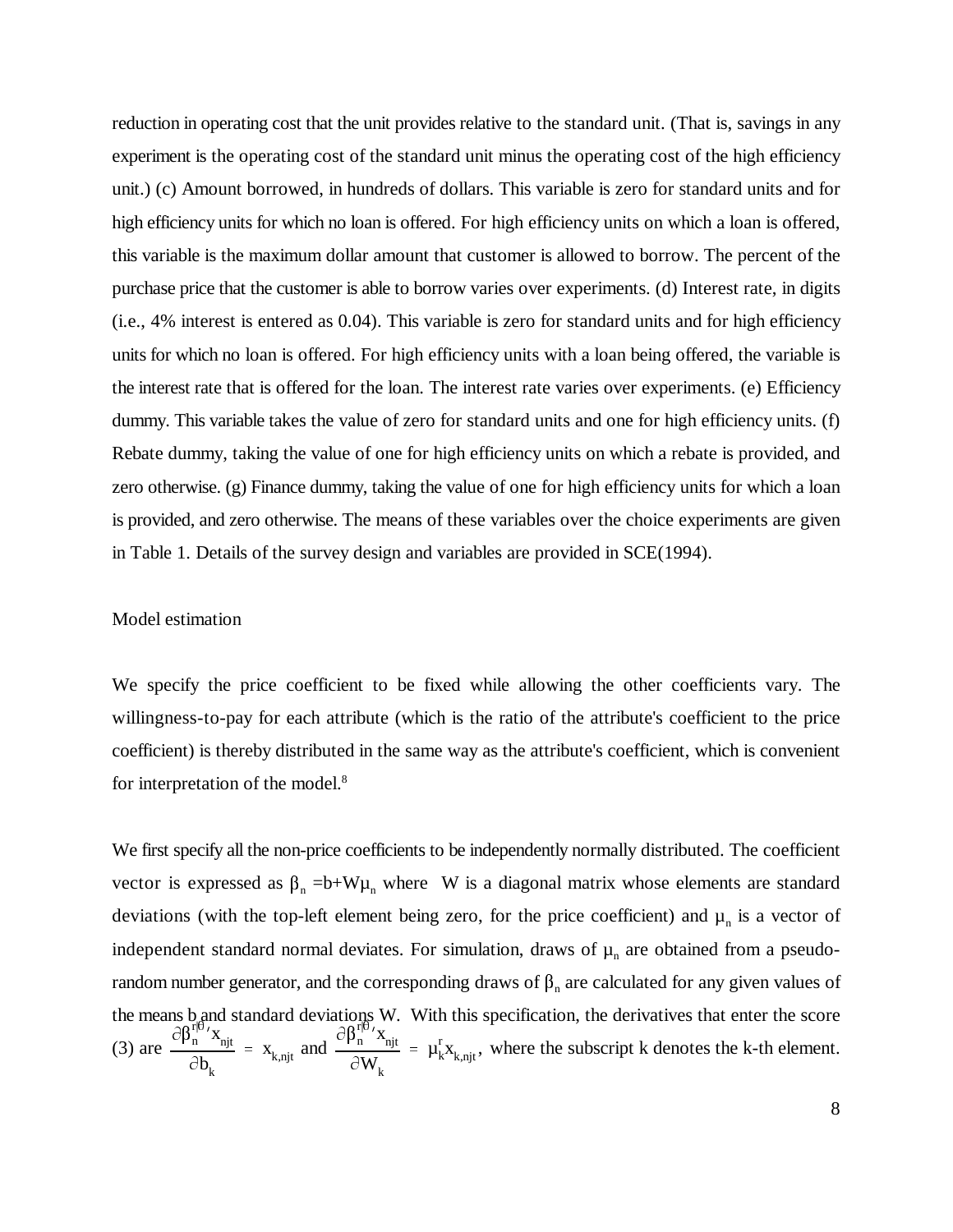Subsequent models allow correlation among the coefficients and specify log-normal distributions for some of the coefficients.

Table 2 provides the estimation results for this model, along with the results for a standard logit model. The mean coefficients in the mixed logit are consistently larger than the fixed coefficients in the standard logit model. This result reflects the fact that the mixed logit decomposes the unobserved portion of utility and normalizes parameters on the basis of part of the unobserved portion. Suppose true utility is given by the mixed logit:  $U_{ni} = b'x_{ni} + \mu_n'Wx_{ni} + \varepsilon_{ni}$ . The parameters b are normalized such that  $\varepsilon_{nj}$  has the appropriate variance for an extreme value error. The standard logit model treats utility as  $U_{njt} = b'x_{njt} + \xi_{njt}$  with b normalized such that  $\xi_{njt}$  has the variance of an extreme value deviate. The extreme value term in the standard logit model incorporates any variance in the parameters. In the mixed logit, the variance in parameters is treated explicitly as a separate component of the error  $(\mu_n' W x_{ni})$  such that the remaining error  $(\epsilon_{ni})$  is "net" of this variance. Since the variance in the error term in the standard logit is greater than the variance in the extreme value component of the error term in the mixed logit, the normalization makes the parameters in the standard logit model smaller in magnitude than those in the mixed logit. The fact that the parameters rise by a factor of three or more implies that the random parameters constitute a very large share of the variance in unobserved utility.

In the mixed logit, the estimated standard deviations of coefficients are highly significant, indicating that parameters do indeed vary in the population. Also, the likelihood ratio index<sup>9</sup> rises substantially from allowing the parameters to vary, indicating that the explanatory power of the mixed logit is considerably greater than with standard logit.<sup>10</sup> The magnitudes of the estimated standard deviations are reasonable relative to the estimated means. For example, the distribution of the savings coefficient has an estimated mean of 3.03 and an estimated standard deviation of 2.24. Given the estimated price coefficient, the model implies that the willingness to pay for one dollar of annual savings, on the margin, is normally distributed in the population with mean of \$2.46 and standard deviation of \$1.81 -- which is a fairly substantial variation in willingness to pay. The standard logit model implies a willingness to pay of \$2.12. If customers consider refrigerators to have a ten year life, and expect no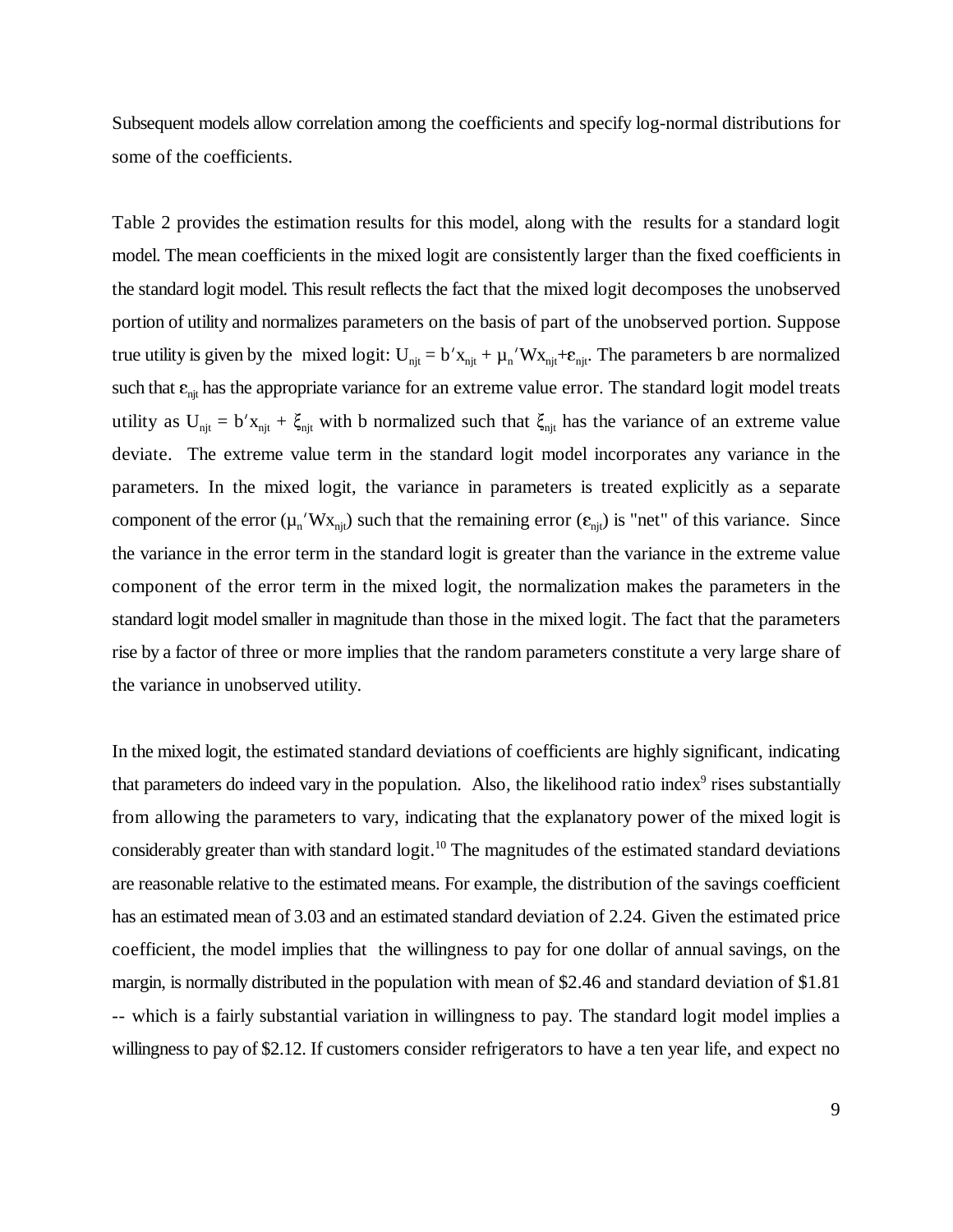real growth in energy prices, a willingness to pay of \$2.12 implies a discount rate of 46%, and \$2.46 implies a discount rate of  $39\%$ .<sup>11</sup> These implicit discount rates, while high relative to interest rates, are consistent with previous findings on residential customers' choice of refrigerator efficiency levels (e.g., Cole and Fuller, 1980; McRae, 1980; Meier and Whittier, 1983.)

The mixed logit implies that about 9% of the population place a negative coefficient on savings. This implication could reflect reality or could be an artifact of the assumption of normally distributed coefficients. It is possible that some customers are highly skeptical of energy conservation claims and become more mistrustful the greater the claim of savings is. In this case, negative coefficients for savings reflect the mistrust of these customers and are an accurate representation of reality. On the other hand, the assumption of a normal distribution implies that some share of the population has negative coefficients for savings, whether or not this is true. This issue is addressed below with a model that specifies a log-normal distribution for the coefficients of savings and other variables.

The parameters associated with amount borrowed imply that the mean willingness to pay for being able to borrow an extra dollar is \$0.32 and the standard deviation is \$0.40. Interest rates are denoted in digits (e.g., an interest rate of 9% is denoted as 0.09). The mean willingness to pay for a 1% reduction in interest rate is therefore \$39 with a standard deviation of \$36. For both the interest rate and amount borrowed, the variation in coefficients is fairly substantial, implying that different people respond quite differently to loan terms.

An efficiency dummy enters the utility of high-efficiency refrigerators, whether or not an incentive is offered on the unit. Its mean coefficient indicates that, on average, customers choose the high efficiency unit in the choice experiments more readily than can be explained by the price, savings, and other financial matters. The standard deviation indicates that 88% of the population have a "high efficiency preference". This "preference" is largely an artifact of the experiments, where customers perhaps feel that the interviewer wants them to say they would purchase the high efficiency unit, or would think well of them if they did. When the model is calibrated against revealed-choice data below, the mean drops considerably. However, it is still significantly different from zero, indicating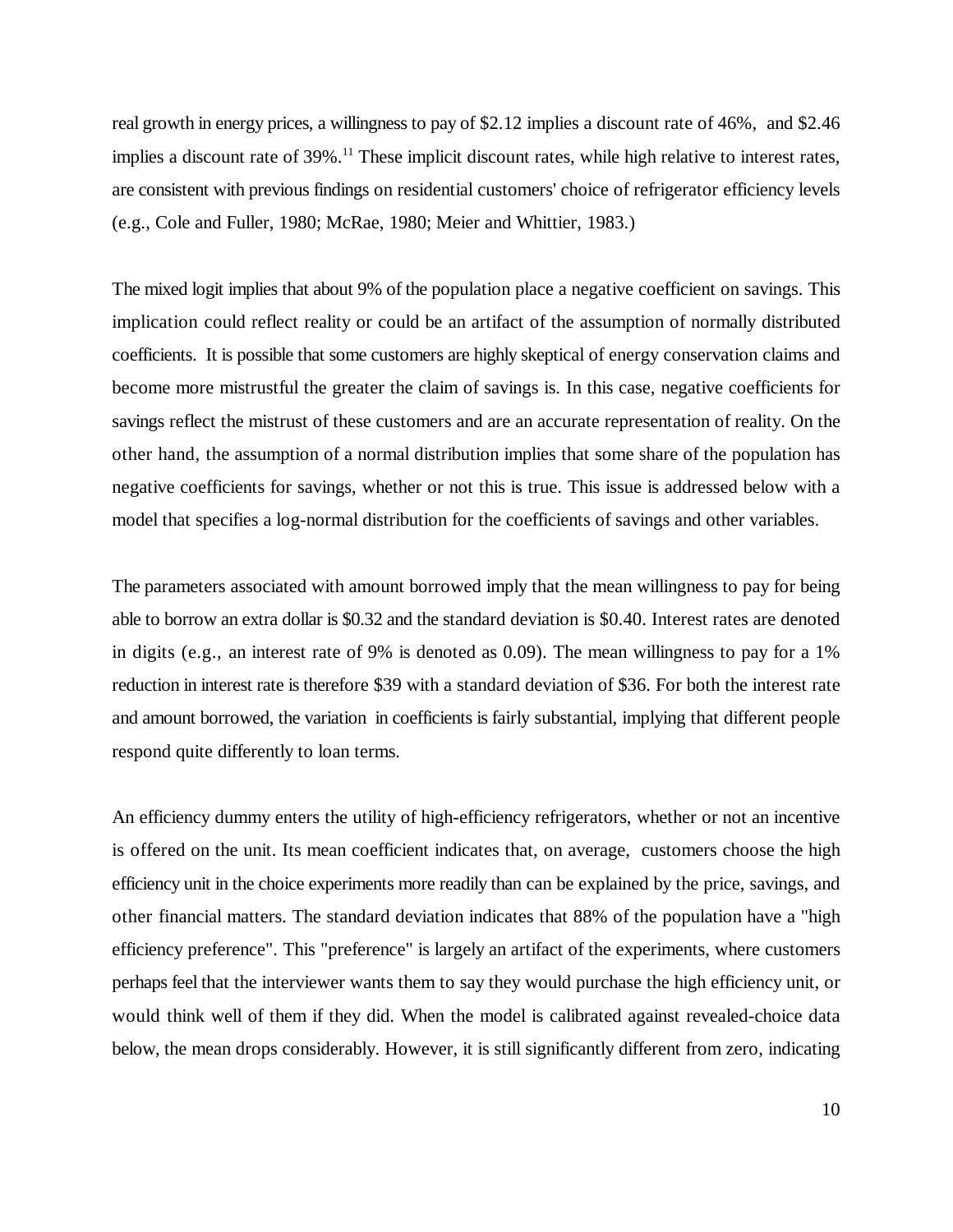that there is some preference for high efficiency units, independent of price and savings, even in customers' actual choices. This preference might indicate that customers think that high efficiency is correlated with higher quality, greater durability, less noise, or other desirable attributes.

Rebates can be viewed by customers in a variety of ways independent of the reduction in price that they provide. Customers seem to be skeptical of information from their energy utility, including information about the supposed savings that high-efficiency appliances provide (Constantzo, et al., 1986; Bruner and Vivian, 1979; Craig and McCann, 1978). For some customers, the offer of a rebate lends credibility to the savings claim: these customers interpret the rebate as evidence that the utility is willing to "put its money where its mouth is" (Train, 1988). For these customers, the rebate dummy has a positive coefficient. Other customers might see the rebate as the opposite kind of signal, namely, as a sign that the appliances are too poor to sell on their own merit. These customers have a negative coefficient for the rebate dummy. Table 2 indicates that the mean coefficient for the rebate dummy is slightly positive but not significantly different from zero, while the standard deviation is fairly large and highly significant. These results indicate that there is a wide variety of views that customers hold about rebates, with about as many seeing the rebates as a negative signal as see it as a positive signal. Note that the standard logit model masks this reality: its slightly positive coefficient for the rebate dummy would be interpreted as indicating that customers in general view rebates as a slightly positive signal, while in reality, many customers view rebates as a negative signal and many view it as a strong positive signal. It is simply that the customers who take the rebate as a negative signal nearly balance the customers who take it as a positive signal, such that the mean effect is only slightly positive.

The coefficient of the financing dummy obtains an insignificant mean and standard deviation: the hypothesis that customers examine loans only on the basis of their financial terms cannot be rejected. The difference in how customers respond to loans versus rebates is plausible. Rebates are a "giveaway;" customers naturally wonder about the motivation for the give-away and tend to read a signal into it even if there is none. Loans are not a give-away; the customer realizes that the lender makes money from the loans. The customer need not read a signal into the offer of loans, since the motivation for the offer is clear.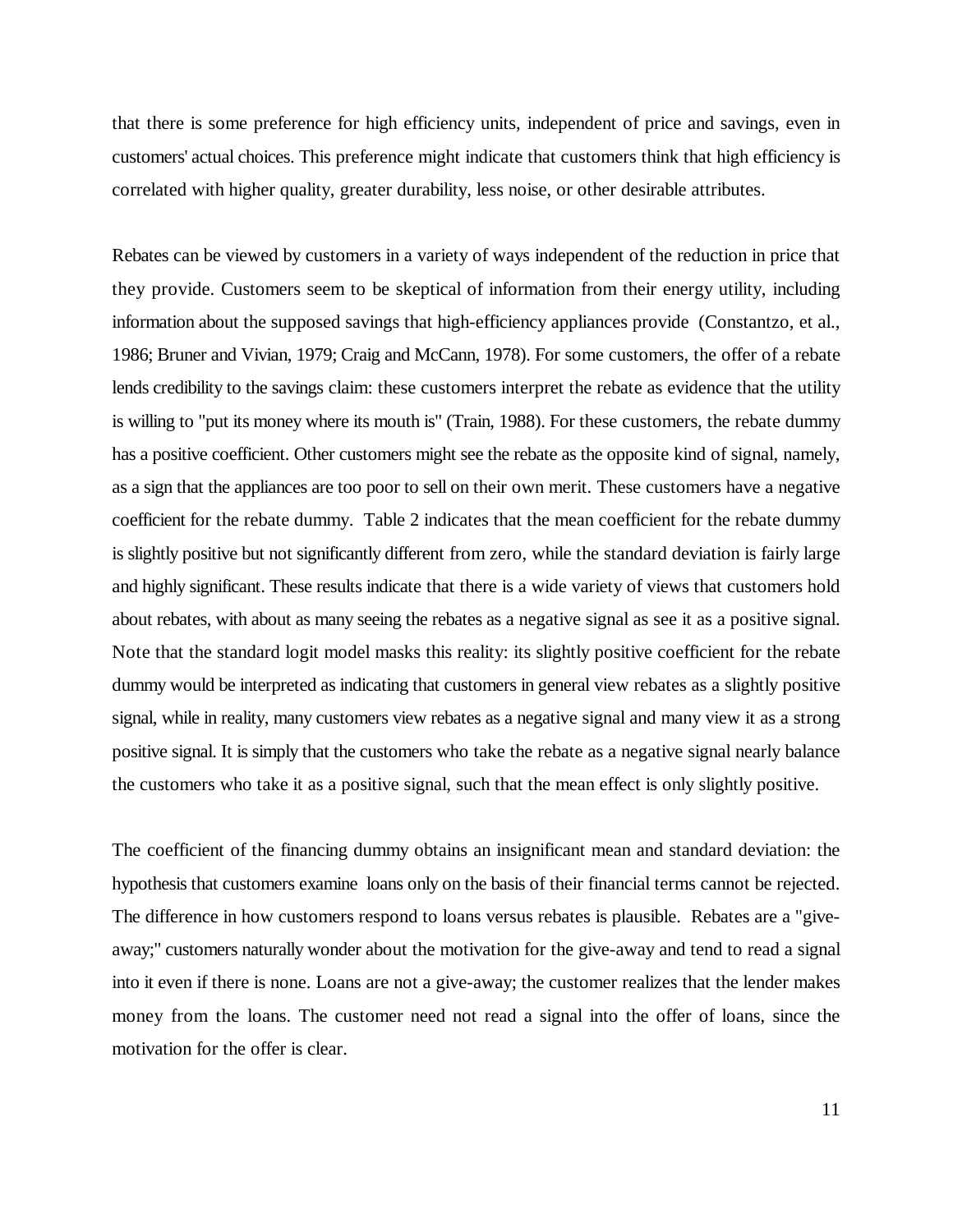Several variations on this basic model were estimated to explore particular issues. These models are described below.

The estimates in Table 2 indicate that parameters vary greatly in the population. However, the specification does not include observed characteristics of the customer. Variations in parameters that are related to observed characteristics can be captured in standard logit models through interaction of customer characteristics with attributes of the alternatives. The question arises, therefore: to what extent can the variation in parameters that is evidenced in Table 2 be captured through the inclusion of customer characteristics? Table 3 presents a model that includes the income and the education level of the customer interacted with the price of the refrigerator. This specification follows Atherton and Train (1995), which was obtained after extensive testing with the demographic variables that were available from the survey. In this model, willingness to pay for each attribute varies with income and education, since the price variable is interacted with these factors. The standard deviations are still large and significant, which indicates that willingness to pay varies more than is captured by the income and education of customers. There are probably other potentially observable characteristics that relate to willingness to pay; the fact that only education and income enter this model reflects the limited nature of the socio-demographic information that was available from the survey.

The model in Table 2 specifies the coefficients to be independently distributed while, in reality, one would generally expect correlation. For example, customers who are especially concerned about savings in their monthly energy bill might also be concerned about interest rates, particularly since the loan payments will appear on their monthly energy bill. To investigate these possibilities, we specify  $\beta_n \sim N(b, \Omega)$  for general  $\Omega$ . The coefficient vector is expressed  $\beta_n = b + L\mu_n$  where L is a lower-<br>triangular Choleski factor of  $\Omega$ , such that LL'= $\Omega$ . We estimate b and L, and calculate standard errors for elements of  $\Omega$  with the derivative rule<sup>12</sup>. The ratios of estimated means are very similar to those in Table 2, with similar levels of significance; their magnitudes are somewhat higher, reflecting the fact that allowing for covariances captures more variance in the unobserved portion of utility, such that  $\varepsilon$  has less variance and the normalization raises the parameters. The estimates of b and L are not reported, since the estimates of b have the same interpretation as for Table 2 and the estimates of L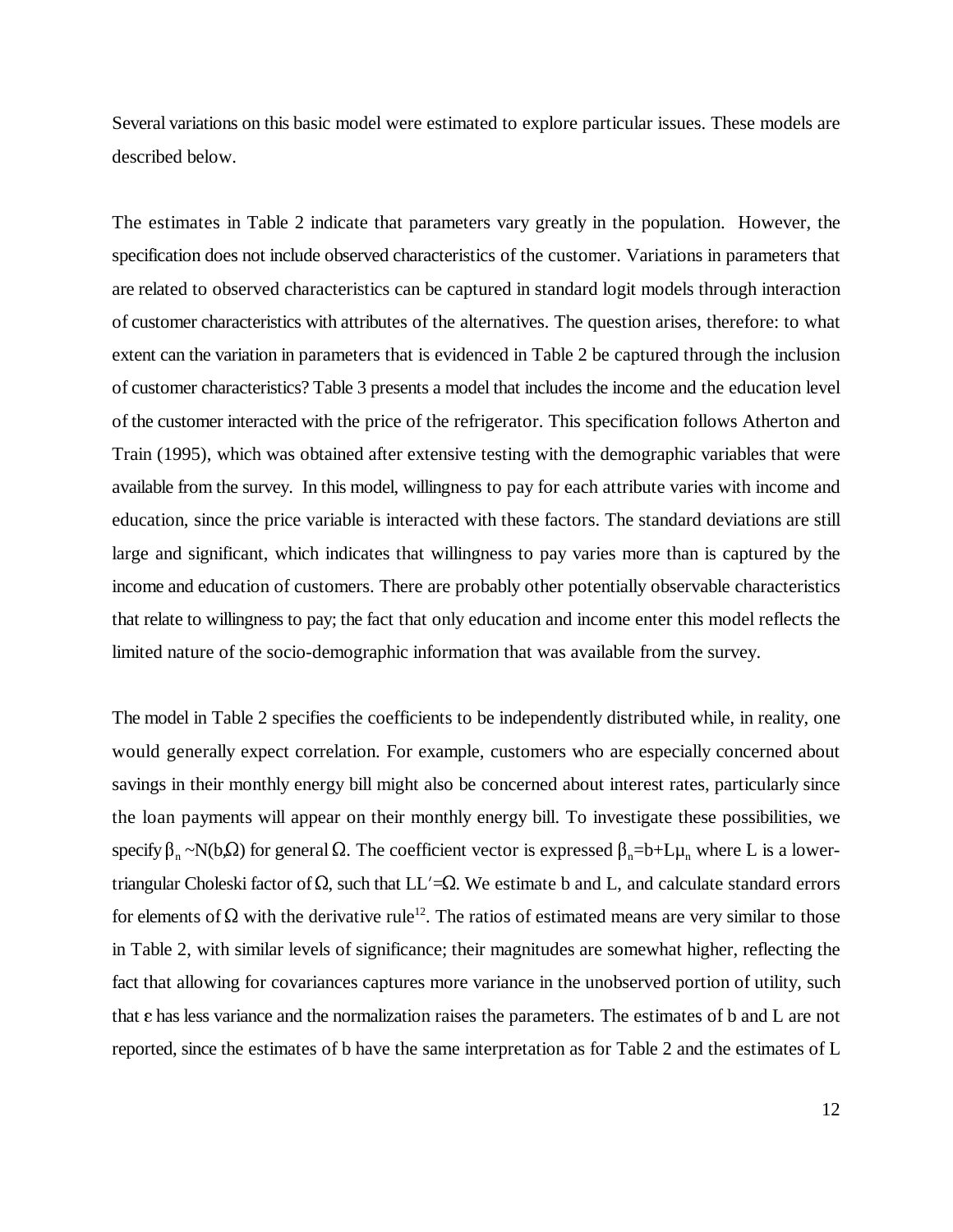have no meaning in themselves. Table 4 gives the estimated covariance matrix, t-statistics for the estimated covariance matrix, and point estimates for the correlation matrix. Five covariances have tstatistics over 1.6. (i) The savings coefficient is negatively correlated with the coefficient of the efficiency dummy. This estimate implies that customers who value savings highly tend not to be motivated by the label of high-efficiency independent of savings. (ii) The savings coefficient is negatively correlated with the rebate dummy coefficient, implying that customers who value savings highly tend not to be motivated by rebates beyond the reduction in price that the rebates provide. (iiiiv) The efficiency dummy coefficient is positively correlated with the coefficient of amount borrowed and negatively with the finance dummy coefficient. Customers who like high-efficiency per se (independent of savings) like being able to borrow a lot and are not motivated by the offer of a loan independent of its terms. (v) The coefficients of the rebate and finance dummies are positively correlated: customers who are motivated by rebates beyond the reduction in price that the rebates provide are also motivated by the offer of a loan beyond the terms of the loan.

The normal distribution allows coefficients of both signs. For some variables, such as savings, it is reasonable to expect that all customers have the same sign for their coefficients. We estimate a model with log-normal distributions for the coefficients of savings, amount borrowed, and interest rates. The coefficients for the efficiency, rebate and finance dummies are kept as normals, since these coefficients can logically take either sign for a given individual. Let k denote an element of  $\beta_n$  that has a lognormal distribution. This coefficient is expressed  $\beta_{nk} = \exp(b_k + s_k \mu_{nk})$  where  $\mu_{nk}$  is an independent standard normal deviate. The parameters  $b_k$  and  $s_k$ , which represent the mean and standard deviation of log( $\beta_{nk}$ ), are estimated. The median, mean, and standard deviation of  $\beta_{nk}$  are: exp( $b_k$ ),  $exp(b_k + (s_k^2/2))$ , and mean\* $\sqrt{[exp(s_k^2)-1]}$ , respectively. Savings and amount borrowed enter directly, such that all customers' coefficients are positive, and the negative of interest rates is entered such that all customers' coefficients of interest rate are negative. Table 5 gives the estimation results. The results are similar qualitatively to those obtained with all normal distributions. Each of the three lognormal distributions has median and mean that bracket the mean that is obtained with a normal distribution. For example, from Table 5, the estimated median willingness-to-pay for savings is \$1.81 with an estimated mean of \$3.23, while the mean/median with a normal distribution is  $$2.46<sup>13</sup>$  It is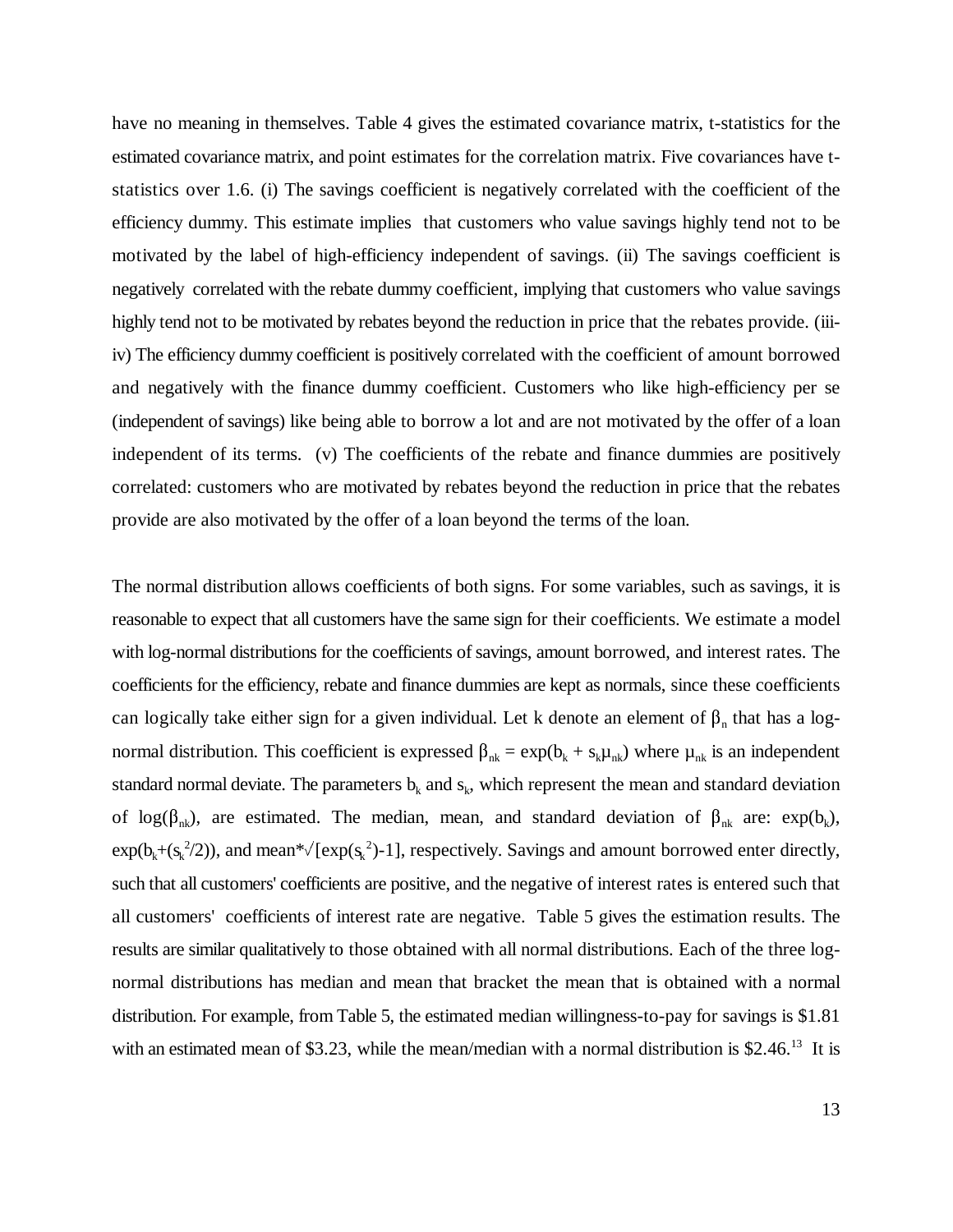interesting to note that the log-likelihood value is lower for the model with log-normal distributions than the comparable model (Table 2) with all normally distributed coefficients. A possible reason is discussed in footnote fourteen. For calibration and simulation, we utilize both models.

Calibration to revealed-preference data

Once estimated, the models are calibrated to the limited revealed-preference data that were available. Each surveyed customer was asked whether he/she had purchased a refrigerator during the last three years. Those who responded in the positive were asked to locate the serial number or other identifying information for the unit that they purchased. With this information, we determined, using product specification sheets, the efficiency level of the refrigerator. Program files were then used to determine which of the customers who had purchased a high efficiency refrigerator had received a rebate. In combination, this information identified whether the customer had chosen standard efficiency, high efficiency without a rebate, or high efficiency with a rebate. The information was obtained for 163 of the 401 surveyed customers. Of course, since financing had not been offered by SCE's programs, a high efficiency unit with utility financing was not available.

Actual choices are expected to differ from stated choices for two primary reasons. First, customers might have a tendency to say that they would purchase a high efficiency refrigerator more readily than they actually do. This would evidence itself in the coefficient for the high efficiency dummy being higher with the stated-preference data than is true for actual choices. Second, any time or effort that the customer must expend to receive a rebate, or any lack of awareness about the program, is not reflected in the stated-preference data. In the hypothetical situation, the customer is informed about the rebate and does not have to do anything to receive it. As a result, the estimated coefficient for the rebate dummy is expected to be higher in the stated-preference models than in reality. To account for these issues, the parameters associated with the efficiency and rebate dummies were re-estimated on the revealed-preference data, holding the other parameters at the values obtained with the statedpreference data. The results are given in Table 6. As expected, the mean and standard deviation of the efficiency dummy coefficient drop considerably -- the mean from 3.70 to 0.785, and the standard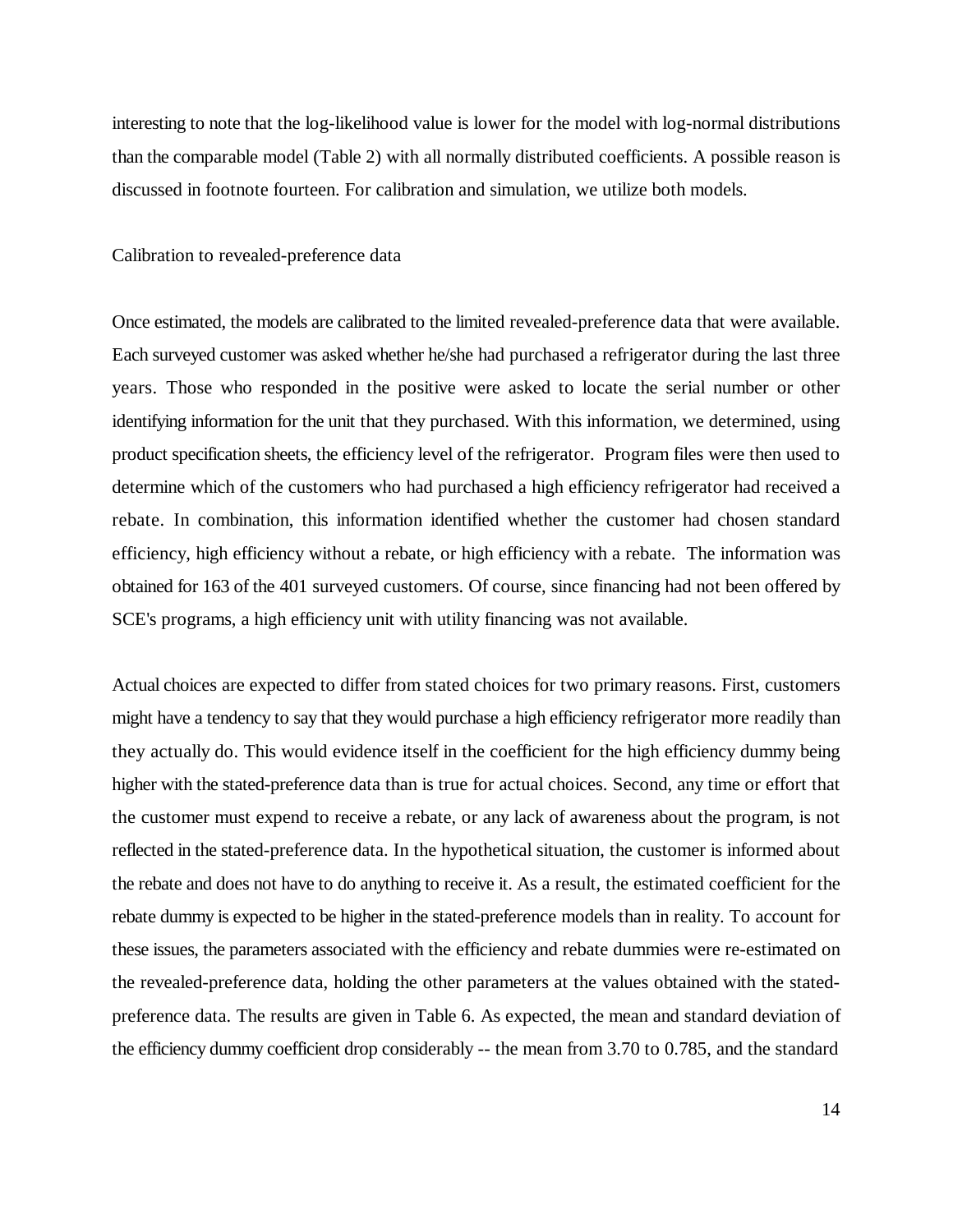deviation from 3.20 to 0.213 for the model with all normally distributed coefficients, and comparable amounts for the model with log-normal distributions for some coefficients. The mean of the rebate dummy coefficient decreases, but the standard deviation increases. This result is consistent with rebates being more burdensome to obtain in the real-world than in the hypothetical experiments, and the value that people place on the time and hassle required to obtain the rebate varying considerably across customers. In simulation, the mean and standard deviation of the financing dummy coefficient are adjusted by the same amount by which the calibration adjusted the rebate dummy's mean and standard deviation. This adjustment reflects the presumption that the hassle associated with obtaining rebates will also occur for obtaining a loan.

Our calibration procedure, which adjusts only the distribution of constants, is analogous to the procedure used by Atherton and Train (1995), which adjusts the constants and nesting parameter in a nested logit (the nesting parameter in their model is equivalent to the variance of the efficiency dummy in our mixed logit). This correspondence allows us to compare our forecasts with those of Atherton and Train. Other procedures that could be pursued are estimation of the model on the combined stated- and revealed-preference data with mixed or Bayesian procedures that weight the two sources of data, or estimation on the revealed-preference data of a scale parameter that adjusts all the parameters obtained on the stated-preference data (e.g., Swait and Louviere, 1993; Hensher and Bradley, 1993.)

#### Predictions

We use the calibrated models to predict the effect of DSM programs. Consider first the impact of the rebate program. From the mixed logit with all normal coefficients, 15.8% of refrigerator purchasers obtained a rebate, 46.1% purchased a standard efficiency unit, and 38.1% purchased a high efficiency unit but did not obtain a rebate. The average rebate is \$64. With no DSM program (i.e., without the option of purchasing a high-efficiency unit with a rebate), 54.6% of customers are predicted to purchase a standard unit with the other 45.4% buying a high efficiency unit without a rebate. These predictions imply that the rebates reduced the standard efficiency share from 54.6% to 46.1%, such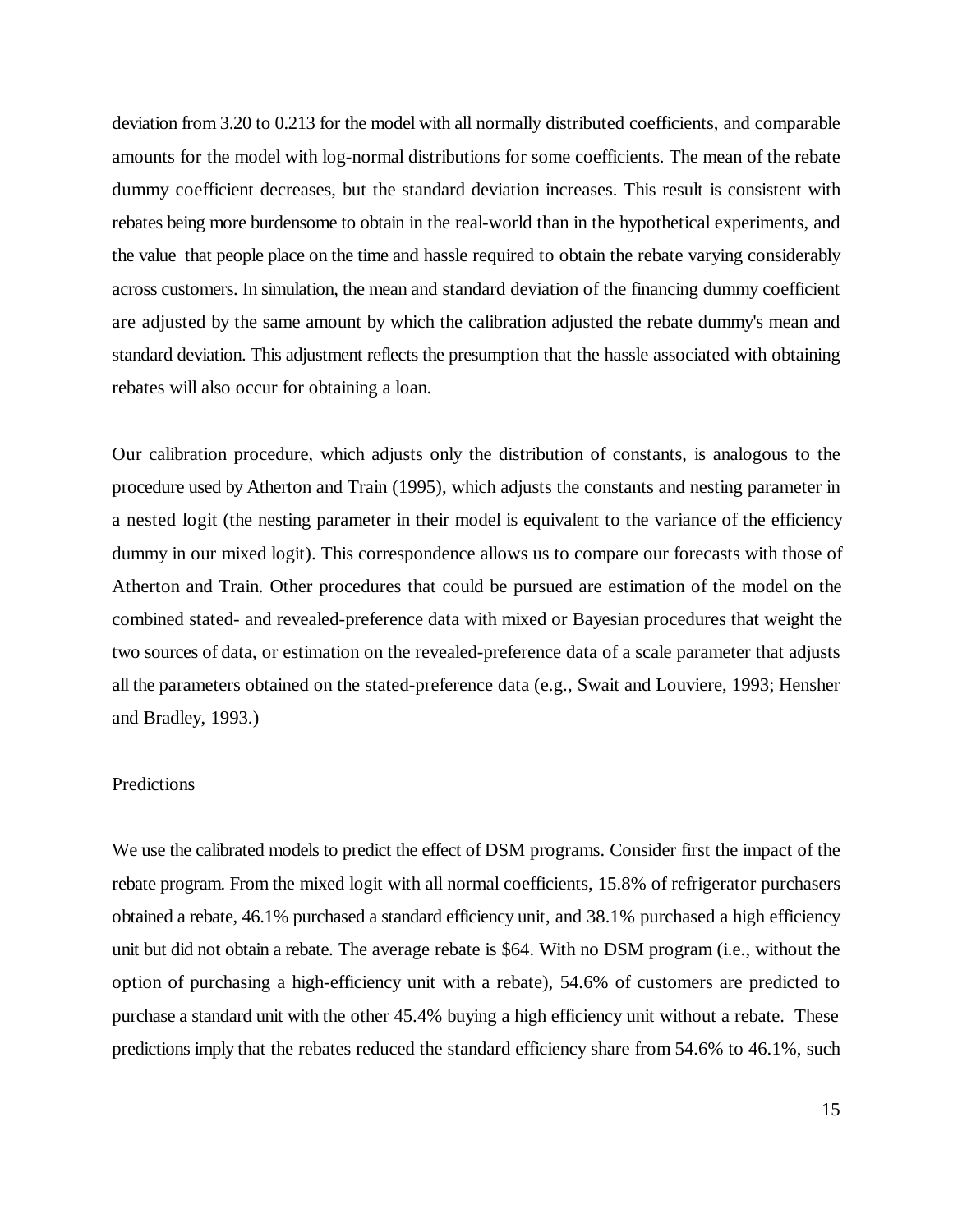that the rebate program is predicted to have induced 8.5% of buyers to switch from a standard to a high efficiency refrigerator. The cost per induced swicth is therefore \$119 (\$64x0.158/0.085). Predictions from the model with log-normal distributions are essentially identical.

Consider now the impact of loan programs. Table 7 presents predictions under various interest rates for loans offered on the full price of high efficiency units. Zero interest loans are predicted to attract about 40% of refrigerator purchasers, which is far greater participation than the rebate program. Compared to no program, such loans would induce 22.6% of buyers to switch from standard to high efficiency, which is nearly three times greater than the rebate program's impact. The average loan in this scenario is \$1031, such that cost to the utility is \$64 at a 6% cost of funds and a two-year repayment period -- the same as the average rebate. The cost per induced switch is \$112, which is slightly lower than the rebate program. The total outlay by the utility is higher with the loans than with the rebates, since participation is greater.

The utility earns a profit on loans when the interest rate is above its cost of funds. At 8% interest, 19- 22% of refrigerator purchasers are predicted to obtain the loans, depending on which model is used in prediction. At 12% interest, the predicted share is 14-17%. In all scenarios, more than half of the customers who obtain loans would have purchased a standard unit without the loans. So, a loan program which finances the entire price of the high efficiency unit at a rate that allows the utility to make a profit is predicted to induce 8.4-13% of customers to switch from a standard to a high efficiency unit. The loans have a larger impact than the rebates and also generate profit for the firm: a "win-win" situation. $14$ 

Atherton and Train (1995) performed the same kind of predictions with their nested logit model. They obtain practically the same shares for the base situation of the rebate program. This is expected, since both models were calibrated to this base situation on the same revealed-preference data. In predicting beyond the base situation, Atherton and Train (A-T) predict essentially the same shares as we for the situation without a DSM program; however, their model predicts about half as many participants as our model for the loan programs. The reasons for these results are directly traceable to the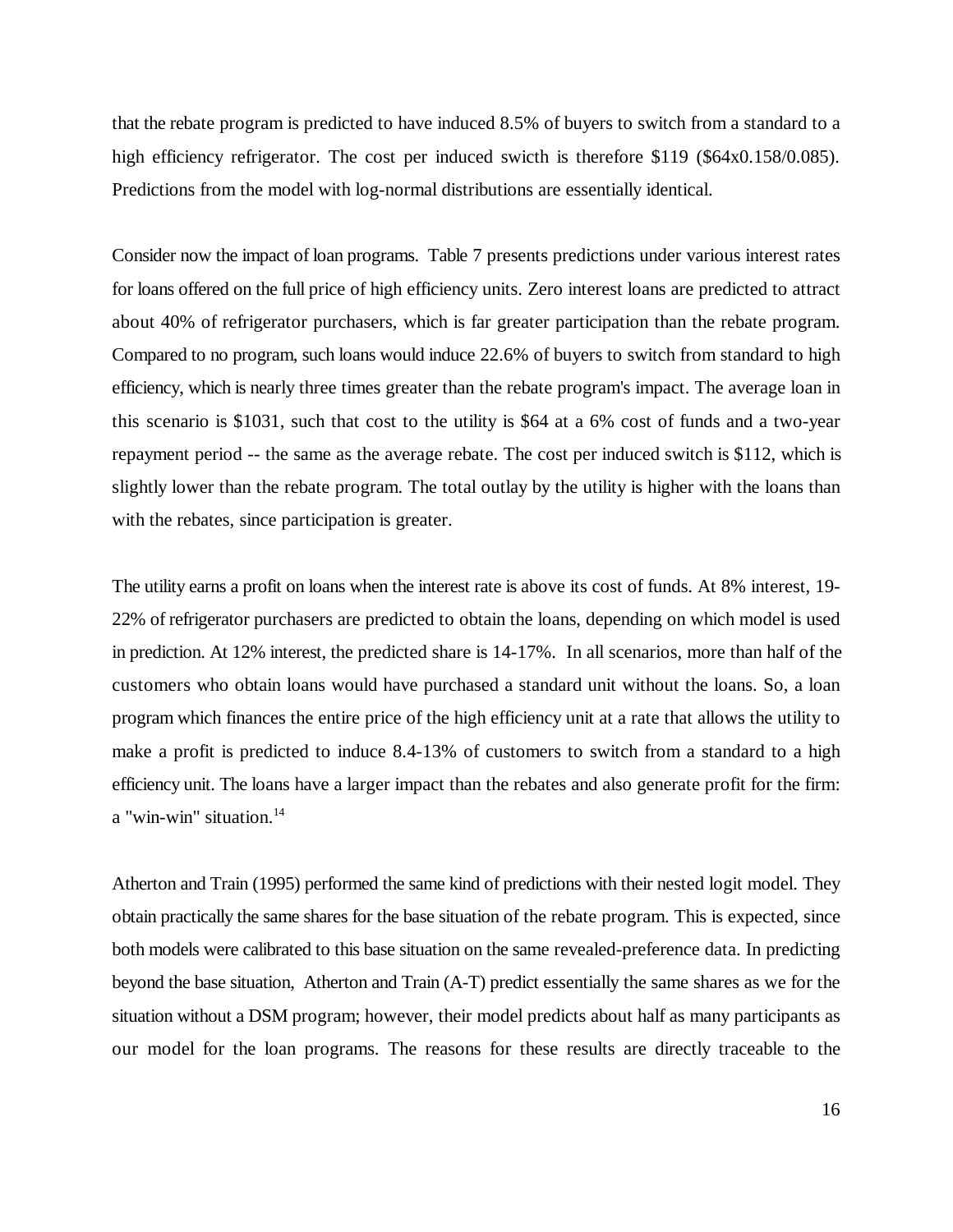specification of the models. The change in shares from the base situation to the no-DSM situation is determined primarily by the correlation between the stochastic portion of utility for a rebated high efficiency unit and that of a non-rebated high efficiency unit. (If the correlation is zero, then the shares for standard and non-rebated high efficiency units increase nearly proportionately when the rebated high efficiency unit is eliminated as an option, as required in a logit model with the independence from irrelevant alternatives property.) Both the nested logit model of A-T and our mixed logit include a correlation between the utilities of these alternatives; the two models obtain similar forecasts as a result. The predicted share for a loan program depends largely on the coefficients of the loan-related variables (amount borrowed, interest rate, and finance dummy), since these coefficients determine how attractive the loans are to people. A-T have fixed coefficients for these variables, which can be considered to reflect the tastes of the average person. The mixed logit reflects the distribution of tastes and obtains large standard deviations for the loan-related coefficients, indicating a wide divergence of tastes. Stated loosely, the results from the two models indicate that: while the loans do not appeal greatly to the average tastes, there is a sizable share of the population whose tastes are such that the loans are attractive.

These predictions should not be over-interpreted. An important limitation is the implicit assumption that only the utility offers loans on appliance purchases, whereas in reality retailers offer credit and customers can use their credit cards. These loans are available for standard efficiency units as well as high efficiency units. To induce buyers to switch from standard to high efficiency units when loans are available on both, better loan terms must be offered on the high efficiency units. The interest rates on credit cards and retailers' loans are fairly high, certainly above the utilities' cost of funds. However, whether the difference represents a premium for non-payment and management, which the utility must also bear, is a critical issue. In this context, the analysis can perhaps best be taken simply as a indication that loans might be an avenue to generate profits and greater energy efficiency, and that attention to this potential by utilities and regulators is warranted.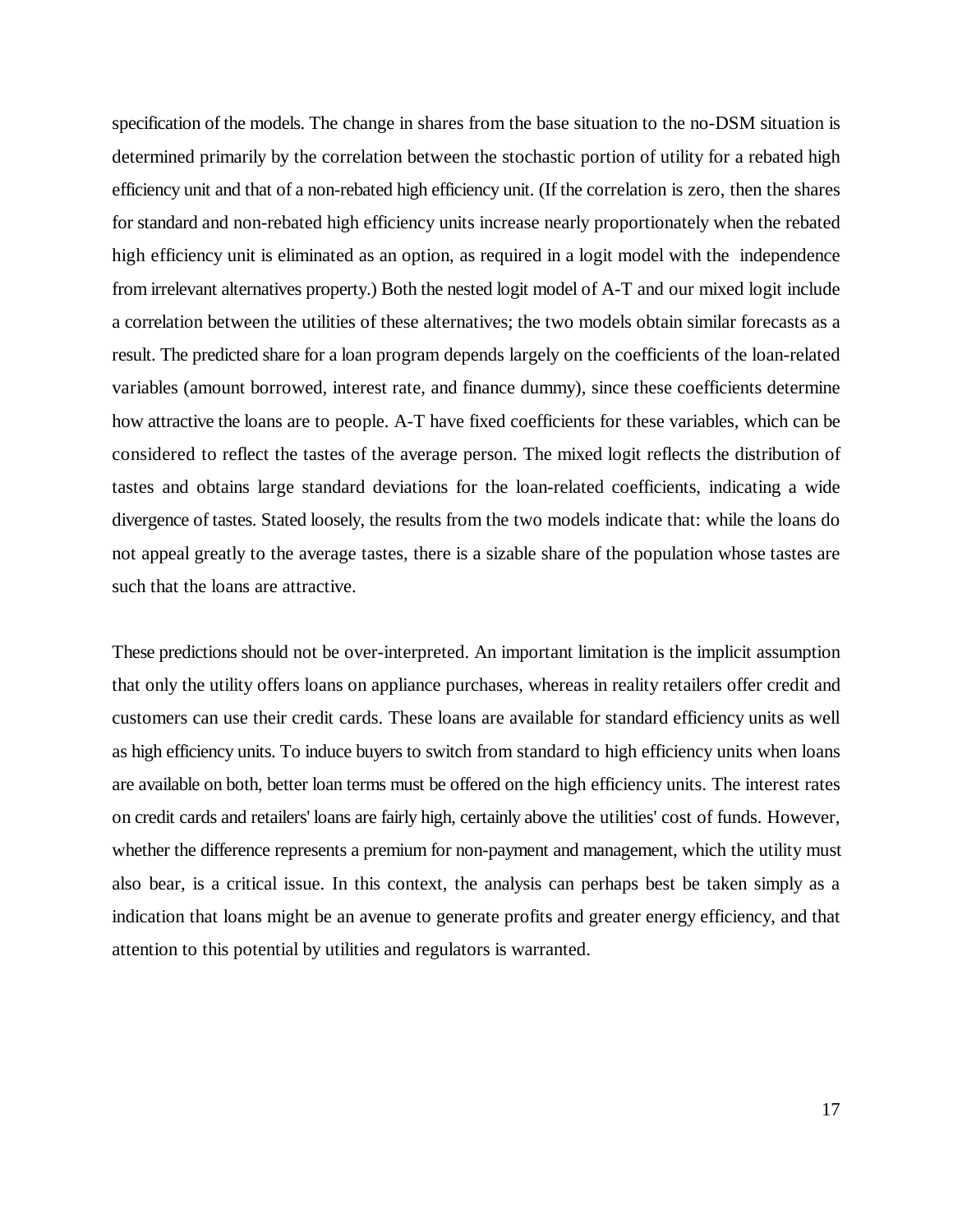### References

Atherton, T. and K. Train, 1995, "Rebates, Loans, and Customers' Choice of Appliance Efficiency Level: Combining Stated- and Revealed-Preference Data," Energy Journal, Vol. 16, No. 1, pp. 55-69.

Ben-Akiva, M., and D. Bolduc, 1996, "Multinomial Probit with a Logit Kernel and a General Parametric Specification of the Covariance Structure," working paper, Department of Civil Engineering, MIT.

Ben-Akiva, D. Bolduc, and M. Bradley, 1993, "Estimation of Travel Choice Models with Randomly Distributed Values of Time," Transportation Research Record, N0. 1413, pp. 88-97.

Ben-Akiva, M. and S. Lerman, 1985, Discrete Choice Analysis, MIT Press, Cambridge, MA.

Berkovec, J. and S. Stern, 1991, "Job Exit Behavior of Older Men," Econometrica, Vol. 59, No. 1, pp. 189-210.

Bhat, C., 1996, "Accommodating Variations in Responsiveness to Level-of-Service Measures in Travel Model Choice Modeling," working paper, Department of Civil Engineering, University of Massachusetts at Amherst.

Bolduc, D., B. Fortin, and M.-A. Fournier, 1993, "The Impact of Incentive Policies on the Practical Location of Doctors: A Multinomial Probit Analysis," Cahier de recherche numero 93-05 du Groupe de Recherche en Politique Economique, Department d'economique, University Laval, Quebec, Canada, G1K 7P4.

Boyd, J. and R. Mellman, 1980, "The Effect of Fuel Economy Standards on the U.S. Automotive Market: An Hedonic Demand Analysis," Transportation Research, Vol. 14A, No. 5-6, pp. 367-378.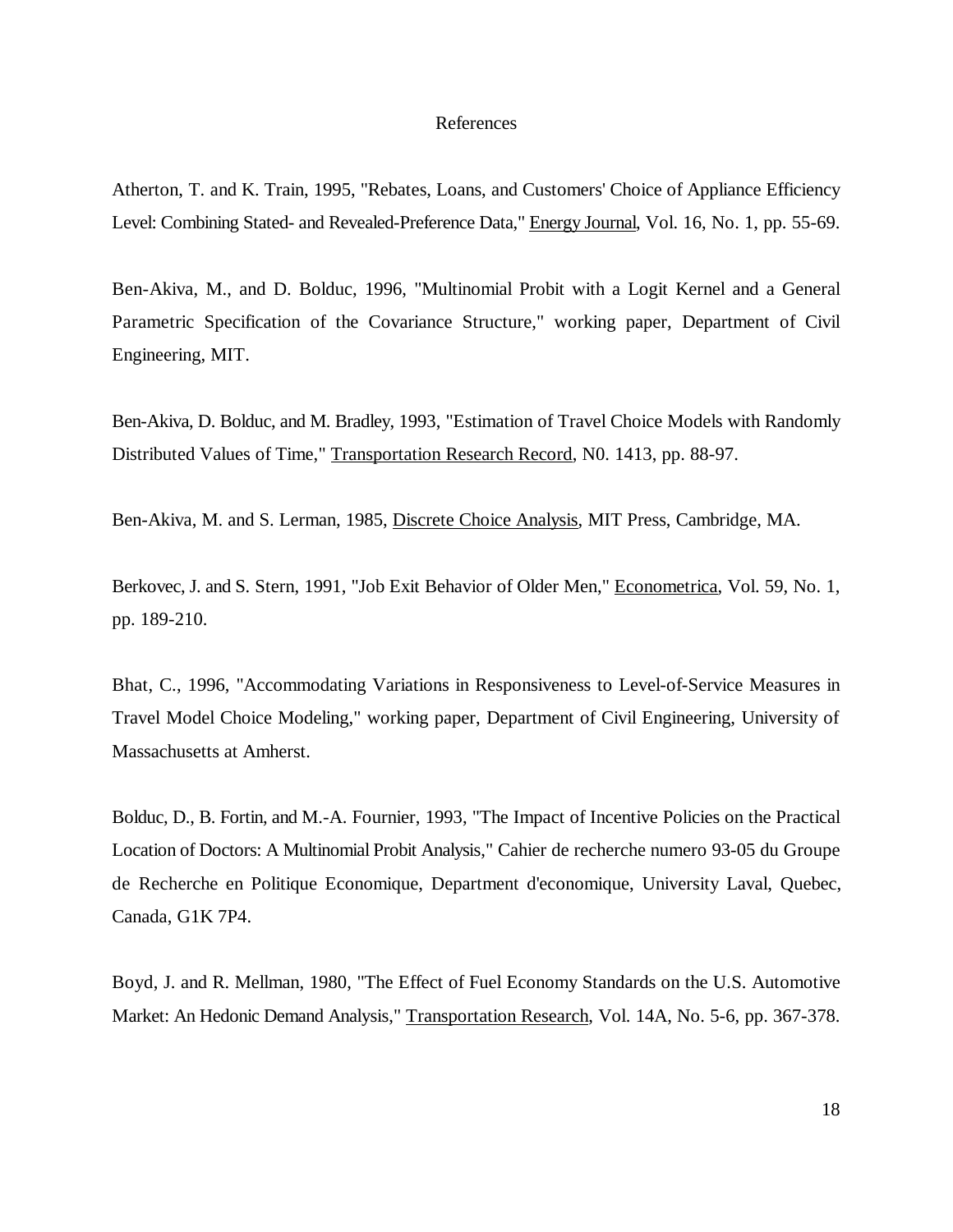Brownstone, D., and K. Train, 1996, "Forecasting New Product Penetration with Flexible Substitution Patterns," working paper, Department of Economics, University of California, Berkeley.

Bruner, R., and W. Vivian, 1979, Citizen Viewpoints on Energy Policy, Ann Arbor: University of Michigan, Institute of Public Studies.

Cardell, N. and F. Dunbar, 1980, "Measuring the Societal Impacts of Automobile Downsizing," Transportation Research, Vol. 14A, No. 5-6, pp. 423-434.

Cole, H. and R. Fuller, 1980, "Residential Energy Decision Making: An Overview with Emphasis on Individual Discount Rates and Responsiveness to Household Income and Prices," Hittman Associates report, Columbia, MD.

Constantzo, M., D. Archer, E. Aronson, and T. Pettigrew, 1986, "Energy Conservation Behavior: The Difficult Path from Information to Action," American Psychologist, Vol. 41, pp. 521-28.

Craig, C., and J. McCann, 1978, "Assessing Communication Effects on Energy Conservation," Journal of Consumer Research, Vol. 5, pp. 82-88.

Hajivassiliou, V., and D. McFadden, 1997, "The Method of Simulated Scores for the Estimation of LDV Models," forthcoming, Econometrica.

Hajivassiliou, V. and P. Ruud, 1994, "Classical Estimation Methods for LDV Models Using Simulation," Handbook of Econometrics, Vol. IV, R. Engle and D. McFadden, eds., Elsevier Science B.V., New York.

Hensher, D., and M. Bradley, 1993, "Using Stated Response Data to Enrich Revealed Preference Discrete Choice Model," Marketing Letters, Vol. 4, No. 2, pp. 39-152.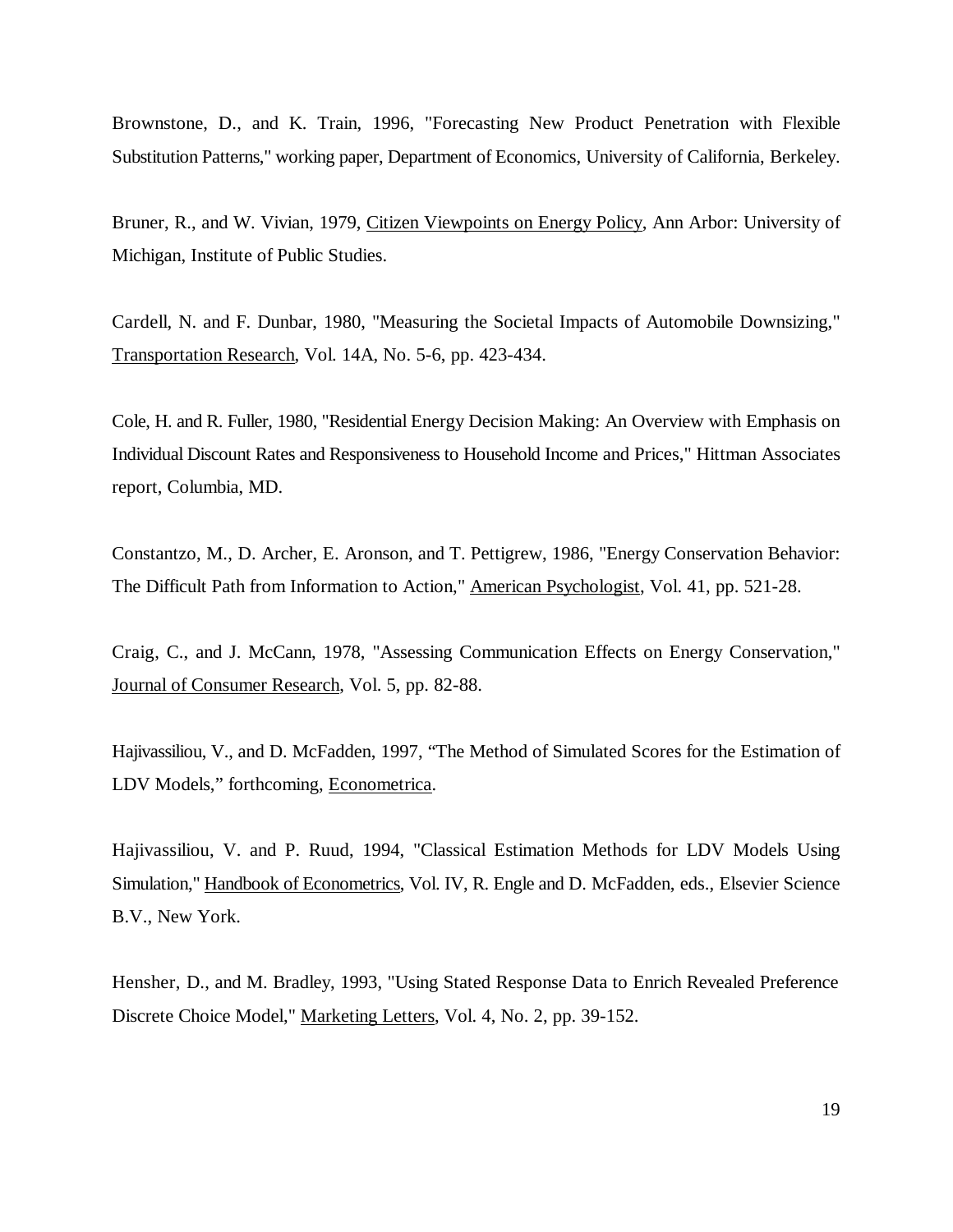Lee, L., 1992, "On Efficiency of Methods of Simulated Moments and Maximum Simulated Likelihood Estimation of Discrete Response Models," Econometric Theory, Vol. 8, pp. 518-552.

McFadden, D., 1975, "On Independence, Structure, and Simultaneity in Transportation Demand Analysis," working paper no. 7511, Urban Travel Demand Forecasting Project, Institute of Transportation and Traffic Engineering, University of California, Berkeley.

McFadden, D.,1989, "A Method of Simulated Moments for Estimation of Discrete Choice Models without Numerical Integration," Econometrica, Vol. 57, pp. 995-1026.

McFadden, D. and K. Train, 1997, "Mixed Multinomial Logit Models for Discrete Response," working paper, Department of Economics, University of California, Berkeley.

McRae, D., 1980, "Rational Models for Consumer Energy Conservation," in Burby and Marsden (eds.), Energy and Housing, Oelgeschleger, Gunn and Hain Publishers.

Meier, A., and J. Whittier, 1983, "Consumer Discount Rates Implied by Purchases of Energy-Efficient Refrigerators," Energy, Vol. 8, No. 12, pp. 957-962.

Ruud, P., 1996, "Approximation and Simulation of the Multinomial Probit Model: An Analysis of Covariance Matrix Estimation," working paper, Department of Economics, University of California, Berkeley.

Southern California Edison, 1994, Customer Decision Study: Analysis of Residential Customer Equipment Purchase Decisions, report prepared by Cambridge Systematics.

Swait, K., and J. Louviere, 1993, "The Role of the Scale Parameter in the Estimation and Use of Multinomial Logit Models," Journal of Marketing Research, Vol. 30, pp. 305-314.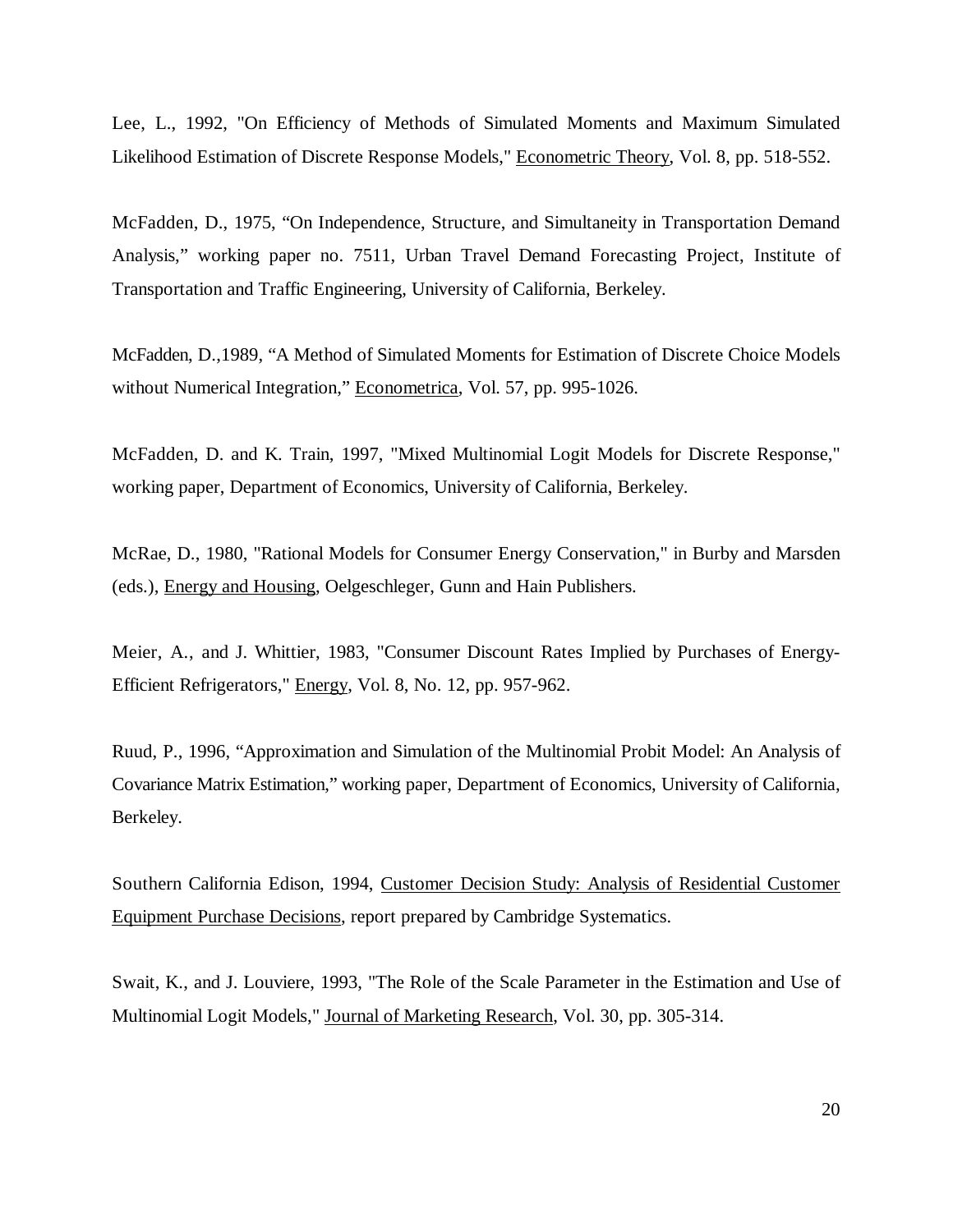Train, K., 1988, "Incentives for Energy Conservation in the Commercial and Industrial Sectors," Energy Journal, Vol. 9, No. 3, pp. 113-128.

Train, K., 1996, "Recreation Demand Models with Taste Differences Over People," forthcoming, Land Economics, Vol. 74, No. 2.

Train, K., 1997, "Mixed Logit Models for Recreation Demand," forthcoming in C. Kling and J. Herriges, eds., Valuing the Environment Using Recreation Demand Models, Elgar Press.

Train, K., D. McFadden, and A. Goett, 1987, "Consumer Attitudes and Voluntary Rate Schedules for Public Utilities," Review of Economics and Statistics, Vol. LXIX, No. 3, pp. 383-391.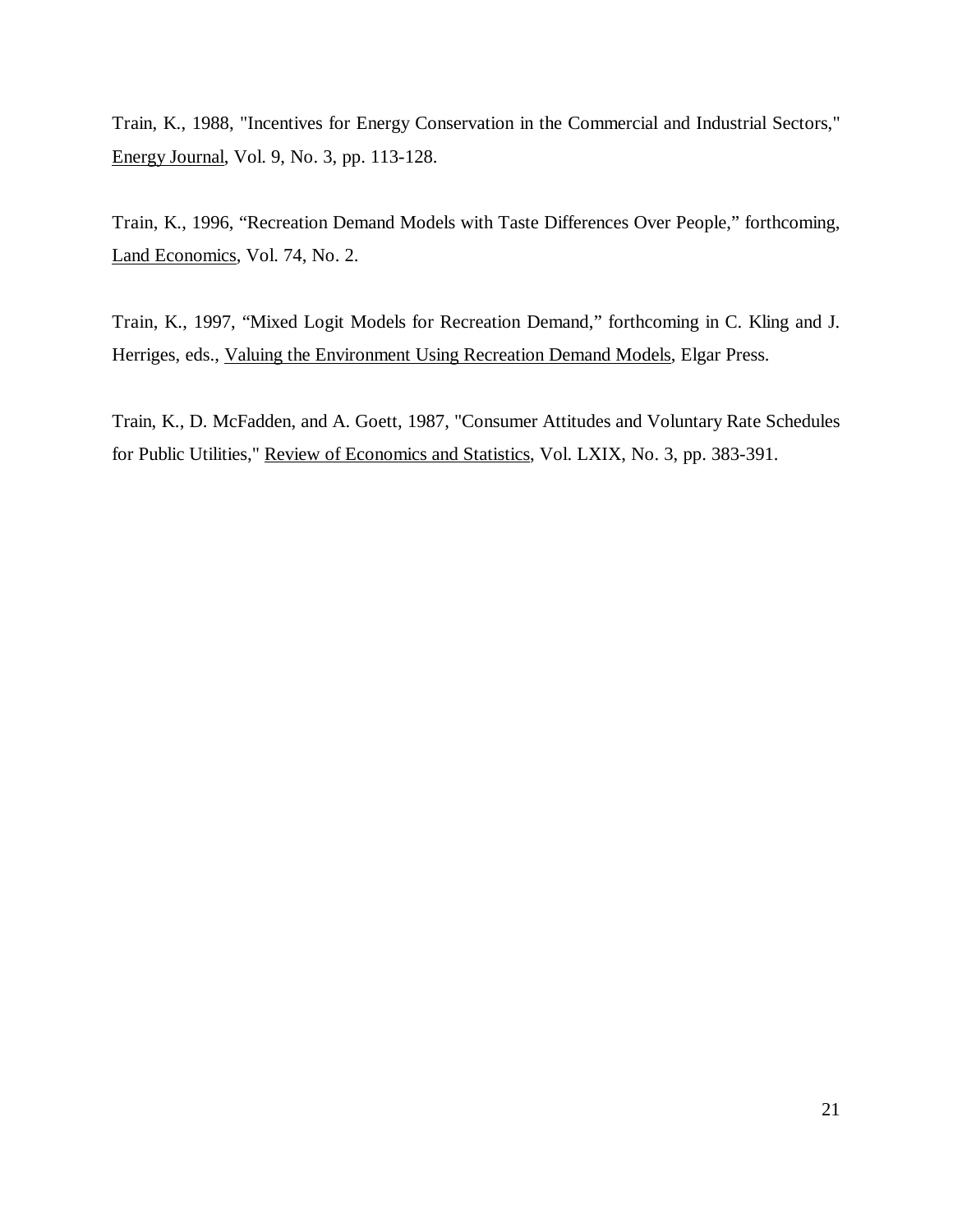### TABLE 1

## Means of Explanatory Variables

| Price of standard efficiency refrigerator                                 | 875.94  |
|---------------------------------------------------------------------------|---------|
| Price of high efficiency refrigerator                                     | 1127.89 |
| Annual savings in operating cost for high efficiency relative to standard | 116.89  |
| Rebate (when rebate is offered)                                           | 125.75  |
| Amount borrowed (when loan is offered)                                    | 698.50  |
| Interest rate (when loan is offered)                                      | .0505   |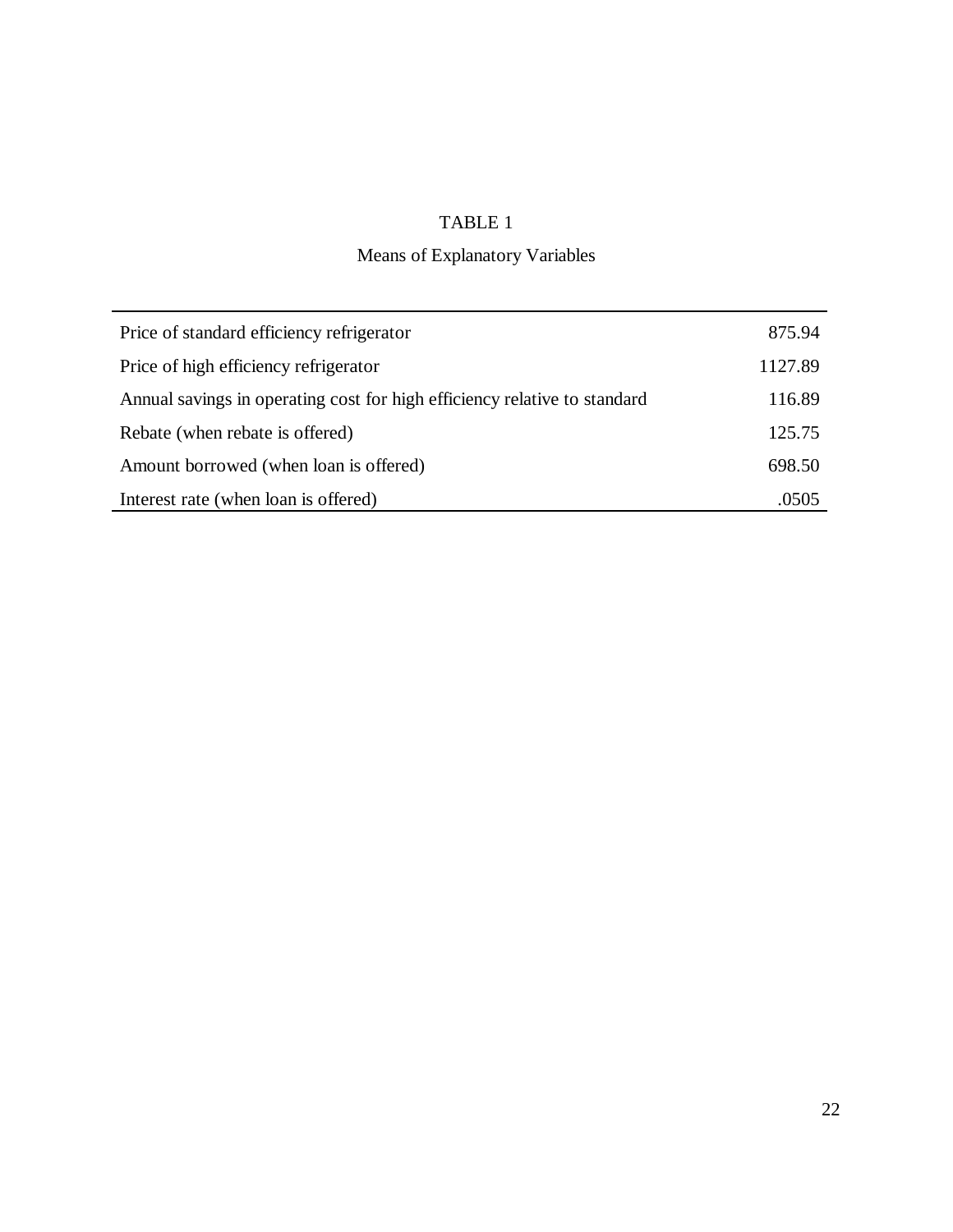| TABLE 2                                                             |
|---------------------------------------------------------------------|
| Standard and Mixed Logit with All Normally Distributed Coefficients |

|                                                                                                                         |                                   | Standard<br>Logit<br><b>Estimates</b> | Mixed<br>Logit<br><b>Estimates</b> |
|-------------------------------------------------------------------------------------------------------------------------|-----------------------------------|---------------------------------------|------------------------------------|
| Price net of rebate                                                                                                     | Coefficient                       | $-0.379$                              | $-1.23$                            |
|                                                                                                                         |                                   | (0.0360)                              | (0.108)                            |
| Savings                                                                                                                 | Mean coefficient                  | 0.807                                 | 3.03                               |
|                                                                                                                         |                                   | (0.0609)                              | (0.345)                            |
|                                                                                                                         | Standard deviation of coefficient |                                       | 2.24                               |
|                                                                                                                         |                                   |                                       | (0.281)                            |
| Amount borrowed                                                                                                         | Mean coefficient                  | 0.0701                                | 0.392                              |
|                                                                                                                         |                                   | (0.0176)                              | (0.066)                            |
|                                                                                                                         | Standard deviation of coefficient | ------                                | 0.489                              |
|                                                                                                                         |                                   |                                       | (0.057)                            |
| Interest rate                                                                                                           | Mean coefficient                  | $-6.87$                               | $-48.5$                            |
|                                                                                                                         |                                   | (4.03)                                | (10.09)                            |
|                                                                                                                         | Standard deviation of coefficient | ------                                | 44.4                               |
|                                                                                                                         |                                   |                                       | (7.53)                             |
| Efficiency dummy                                                                                                        | Mean coefficient                  | 1.33                                  | 3.70                               |
|                                                                                                                         |                                   | (0.101)                               | (0.421)                            |
|                                                                                                                         | Standard deviation of coefficient | ------                                | 3.20                               |
|                                                                                                                         |                                   |                                       | (0.398)                            |
| Rebate dummy                                                                                                            | Mean coefficient                  | 0.229                                 | 0.022                              |
|                                                                                                                         |                                   | (0.109)                               | (0.212)                            |
|                                                                                                                         | Standard deviation of coefficient | ------                                | 1.30                               |
|                                                                                                                         |                                   |                                       | (0.204)                            |
| Finance dummy                                                                                                           | Mean coefficient                  | $-0.0175$                             | 0.156                              |
|                                                                                                                         |                                   | (0.264)                               | (0.621)                            |
|                                                                                                                         | Standard deviation of coefficient | ------                                | 0.284                              |
|                                                                                                                         |                                   |                                       | (0.475)                            |
| Likelihood ratio index<br>Willingness to pay in higher<br>purchase price, calculated at<br>estimated mean coefficients, |                                   | .275                                  | .461                               |
| for:                                                                                                                    | \$1 extra savings                 | 2.13                                  | 2.46                               |
|                                                                                                                         | \$1 extra of amount borrowed      | 0.19                                  | 0.32                               |
|                                                                                                                         | 1% reduction in interest rate     | 18.13                                 | 39.43                              |

Standard errors in parentheses.

Price, savings, and amount borrowed are in hundreds of dollars. Interest rate is in digits (e.g., 4% is entered as 0.04).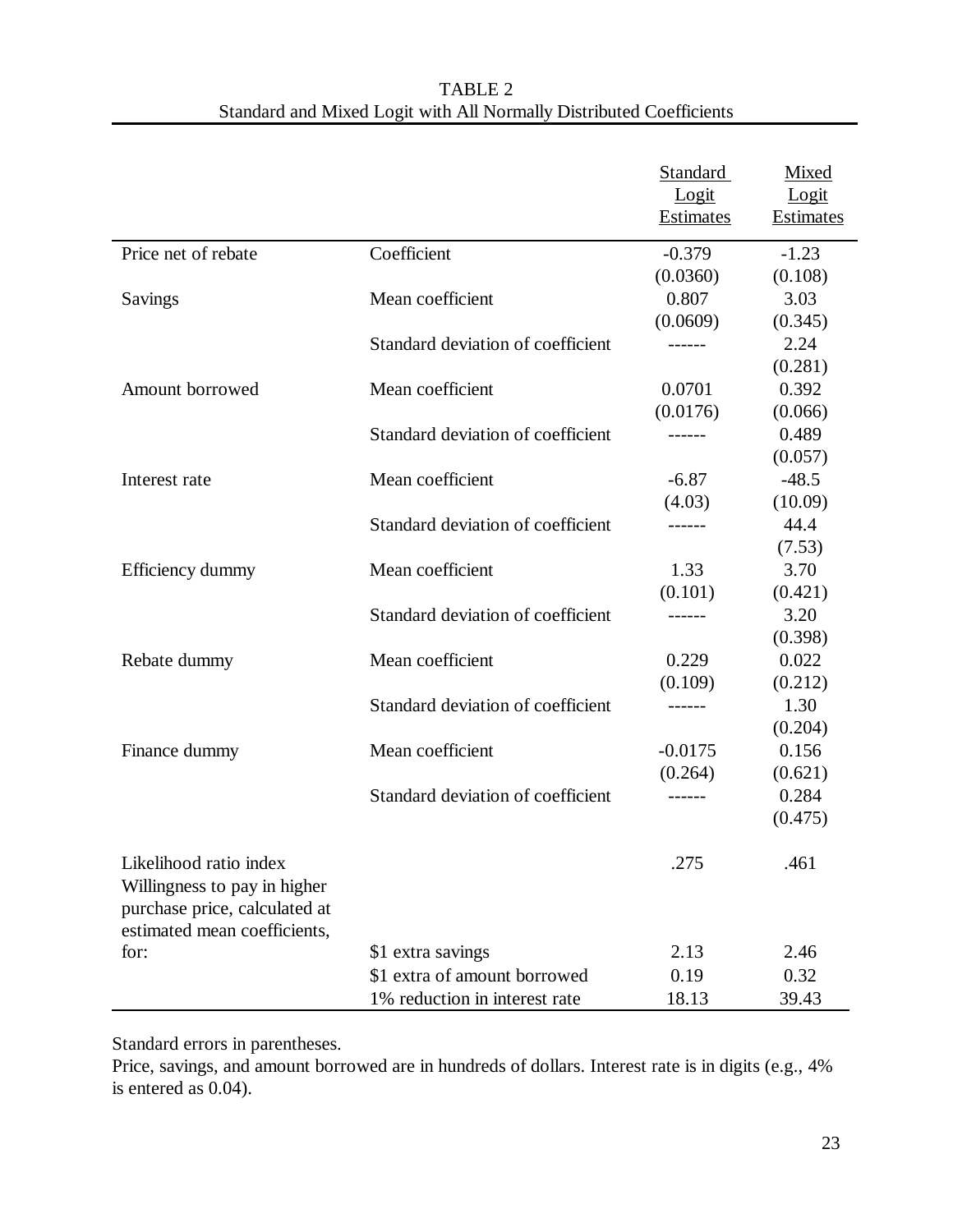|                        |                                        | Parameter<br>Estimates |
|------------------------|----------------------------------------|------------------------|
| Price net of rebate    |                                        |                        |
| for respondents with   | Some college, Income <\$25,000         | $-1.17$                |
|                        |                                        | (0.184)                |
|                        | Some college, Income \$25,000 - 50,000 | $-1.49$                |
|                        |                                        | (0.196)                |
|                        | Some college, Income $>\$50,000$       | $-1.54$                |
|                        |                                        | (0.100)                |
|                        | No college, Income <\$25,000           | $-0.399$               |
|                        |                                        | (0.181)                |
|                        | No college, Income \$25,000 - 50,000   | $-0.530$               |
|                        |                                        | (0.159)                |
|                        | No college, Income $>\$50,000$         | $-2.40$                |
|                        |                                        | (0.326)                |
| Savings                | Mean coefficient                       | 3.35                   |
|                        |                                        | (0.376)                |
|                        | Standard deviation of coefficient      | 2.79                   |
|                        |                                        | (0.321)                |
| Amount borrowed        | Mean coefficient                       | 0.348                  |
|                        |                                        | (0.108)                |
|                        | Standard deviation of coefficient      | 0.504                  |
|                        |                                        | (0.074)                |
| Interest rate          | Mean coefficient                       | $-47.8$                |
|                        |                                        | (13.4)                 |
|                        | Standard deviation of coefficient      | 52.6                   |
|                        | Mean coefficient                       | (8.65)<br>3.99         |
| Efficiency dummy       |                                        |                        |
|                        | Standard deviation of coefficient      | (0.446)<br>3.41        |
|                        |                                        | (0.449)                |
| Rebate dummy           | Mean coefficient                       | $-0.146$               |
|                        |                                        | (0.188)                |
|                        | Standard deviation of coefficient      | 0.775                  |
|                        |                                        | (0.217)                |
| Finance dummy          | Mean coefficient                       | 0.275                  |
|                        |                                        | (0.771)                |
|                        | Standard deviation of coefficient      | 0.222                  |
|                        |                                        | (0.607)                |
|                        |                                        |                        |
| Number of respondents  |                                        | 375                    |
| Likelihood ratio index |                                        | 0.471                  |

TABLE 3 Mixed Logit with Demographic Variables

See Table 2 for definitions of variables. Standard errors in parentheses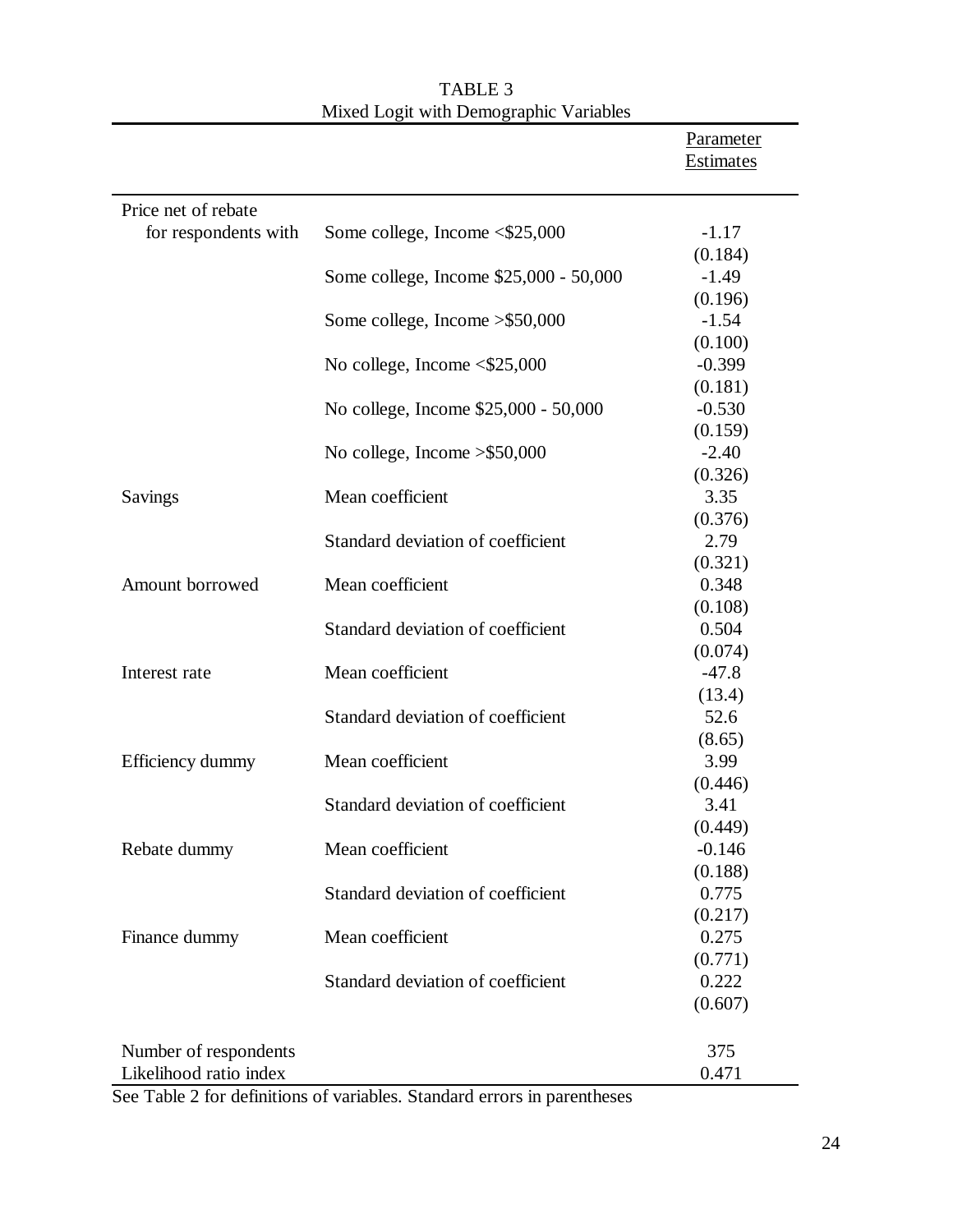### TABLE 4

# Covariances Among Coefficients in Mixed Logit

| Coefficients of:                        | 1. Savings         |                     |          |          |          |          |
|-----------------------------------------|--------------------|---------------------|----------|----------|----------|----------|
|                                         | 2. Amount borrowed |                     |          |          |          |          |
|                                         | 3. Interest rate   |                     |          |          |          |          |
|                                         |                    |                     |          |          |          |          |
|                                         |                    | 4. Efficiency dummy |          |          |          |          |
|                                         |                    | 5. Rebate dummy     |          |          |          |          |
|                                         |                    | 6. Finance dummy    |          |          |          |          |
|                                         |                    |                     |          |          |          |          |
| Estimated covariance matrix:            |                    |                     |          |          |          |          |
|                                         | 12.12              | $-0.890$            | $-115.4$ | $-5.300$ | $-1.205$ | 5.259    |
|                                         |                    |                     | $-10.46$ | 1.371    | $-0.004$ | $-1.259$ |
|                                         |                    |                     | 6032.    | 113.2    | 19.16    | $-88.12$ |
|                                         |                    |                     |          | 17.92    | 0.3740   | $-12.20$ |
|                                         |                    |                     |          |          | 3.074    | 4.375    |
|                                         |                    |                     |          |          |          | 18.11    |
|                                         |                    |                     |          |          |          |          |
| T-statistics for estimated covariances: |                    |                     |          |          |          |          |
|                                         | 4.09               | 1.36                | 1.59     | 2.57     | 1.96     | 1.39     |
|                                         |                    | 3.22                | 0.50     | 2.96     | 0.02     | 1.45     |
|                                         |                    |                     | 2.88     | 1.33     | 0.75     | 0.77     |
|                                         |                    |                     |          | 3.97     | 0.26     | 1.94     |
|                                         |                    |                     |          |          | 3.41     | 1.90     |
|                                         |                    |                     |          |          |          | 1.52     |
|                                         |                    |                     |          |          |          |          |
| Correlation matrix:                     |                    |                     |          |          |          |          |
|                                         | 1.                 | $-0.26$             | $-0.43$  | $-0.35$  | $-0.20$  | 0.35     |
|                                         |                    | 1.                  | $-0.14$  | 0.32     | $-0.002$ | $-0.30$  |
|                                         |                    |                     | 1.       | 0.34     | 0.14     | $-0.27$  |
|                                         |                    |                     |          | 1.       | 0.05     | $-0.68$  |
|                                         |                    |                     |          |          | 1.       | 0.59     |
|                                         |                    |                     |          |          |          | 1.       |
|                                         |                    |                     |          |          |          |          |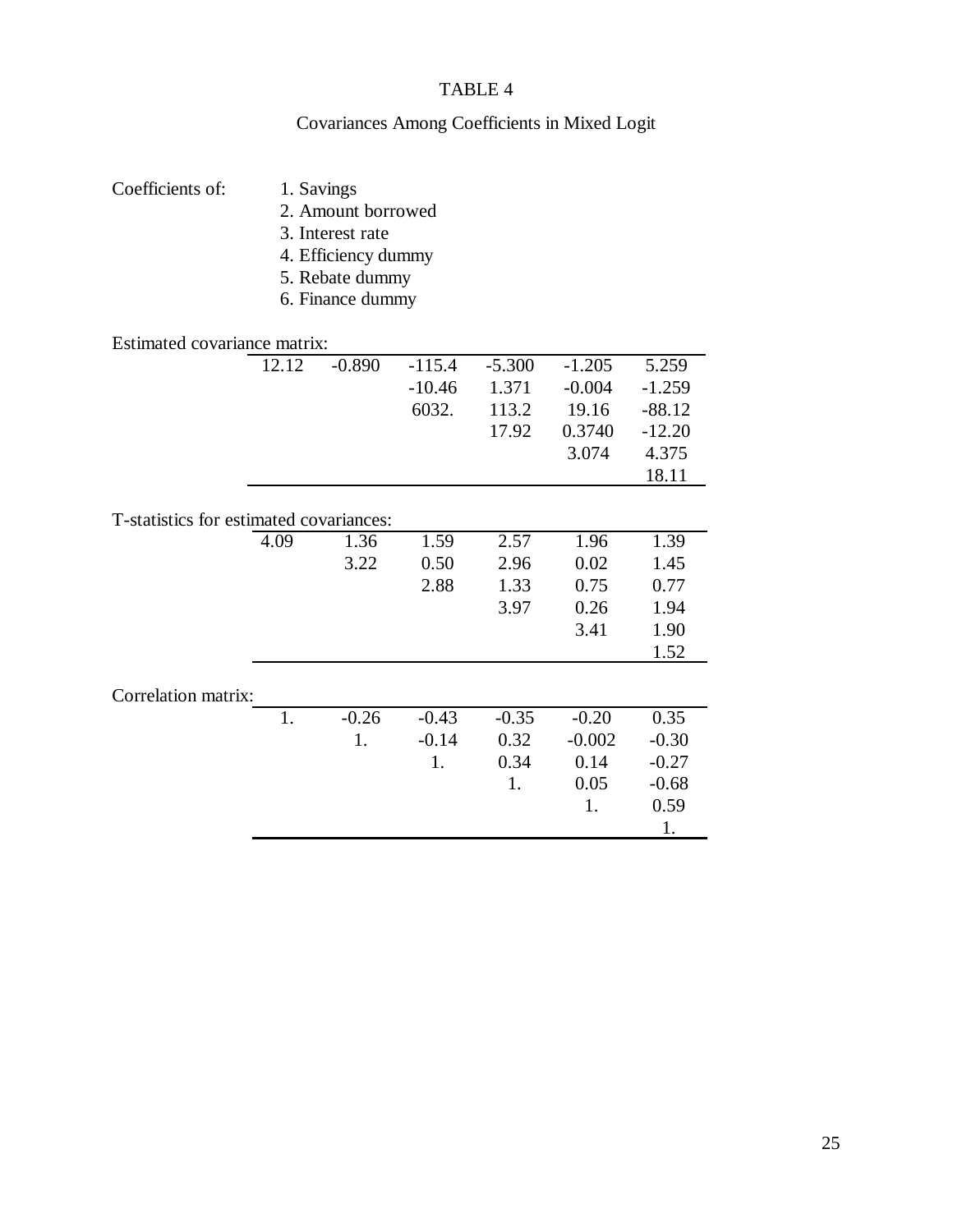### TABLE 5 Mixed Logit with Log-Normal Distribution for Coefficients of Savings, Amount borrowed, and Interest Rate

|                                                                                                |                                   | Parameter<br>Estimates | Median and mean for<br>log-normally distributed<br>coefficients, calculated at<br>estimated b and s |       |
|------------------------------------------------------------------------------------------------|-----------------------------------|------------------------|-----------------------------------------------------------------------------------------------------|-------|
|                                                                                                |                                   |                        | Median                                                                                              | Mean  |
| Price net of rebate                                                                            | Coefficient                       | $-1.22$                |                                                                                                     |       |
|                                                                                                |                                   | (0.0964)               |                                                                                                     |       |
| Savings                                                                                        | $\mathbf b$                       | 0.79                   | 2.20                                                                                                | 3.95  |
|                                                                                                |                                   | (0.152)                |                                                                                                     |       |
|                                                                                                | ${\bf S}$                         | 1.08                   |                                                                                                     |       |
|                                                                                                |                                   | (0.165)                |                                                                                                     |       |
| Amount borrowed                                                                                | $\mathbf b$                       | $-1.17$                | 0.310                                                                                               | 0.686 |
|                                                                                                |                                   | (0.244)                |                                                                                                     |       |
|                                                                                                | S                                 | 1.26                   |                                                                                                     |       |
|                                                                                                |                                   | (0.24)                 |                                                                                                     |       |
| Interest rate (neg.)                                                                           | $\mathbf b$                       | 3.78                   | 43.82                                                                                               | 73.7  |
|                                                                                                |                                   | (0.301)                |                                                                                                     |       |
|                                                                                                | ${\bf S}$                         | 1.02                   |                                                                                                     |       |
|                                                                                                |                                   | (0.227)                |                                                                                                     |       |
| Efficiency dummy                                                                               | Mean coefficient                  | 3.43                   |                                                                                                     |       |
|                                                                                                |                                   | (0.337)                |                                                                                                     |       |
|                                                                                                | Standard deviation of coefficient | 2.47                   |                                                                                                     |       |
|                                                                                                |                                   | (0.285)                |                                                                                                     |       |
| Rebate dummy                                                                                   | Mean coefficient                  | 0.199                  |                                                                                                     |       |
|                                                                                                |                                   | (0.188)                |                                                                                                     |       |
|                                                                                                | Standard deviation of coefficient | 1.13                   |                                                                                                     |       |
|                                                                                                |                                   | (0.214)                |                                                                                                     |       |
| Finance dummy                                                                                  | Mean coefficient                  | $-0.191$               |                                                                                                     |       |
|                                                                                                |                                   | (0.533)                |                                                                                                     |       |
|                                                                                                | Standard deviation of coefficient | 0.479                  |                                                                                                     |       |
|                                                                                                |                                   | (0.586)                |                                                                                                     |       |
| Likelihood ratio index<br>Willingness to pay in<br>extra purchase price,<br>calculated at mean |                                   | .448                   |                                                                                                     |       |
| and median<br>coefficients, for                                                                | \$1 extra savings                 |                        | 1.80                                                                                                | 3.24  |
|                                                                                                | \$1 extra amount borrowed         |                        | 0.25                                                                                                | 0.56  |
|                                                                                                | 1% reduction in interest rate     |                        | 35.92                                                                                               | 60.41 |

See Table 2 for definitions of variables. Standard errors in parentheses.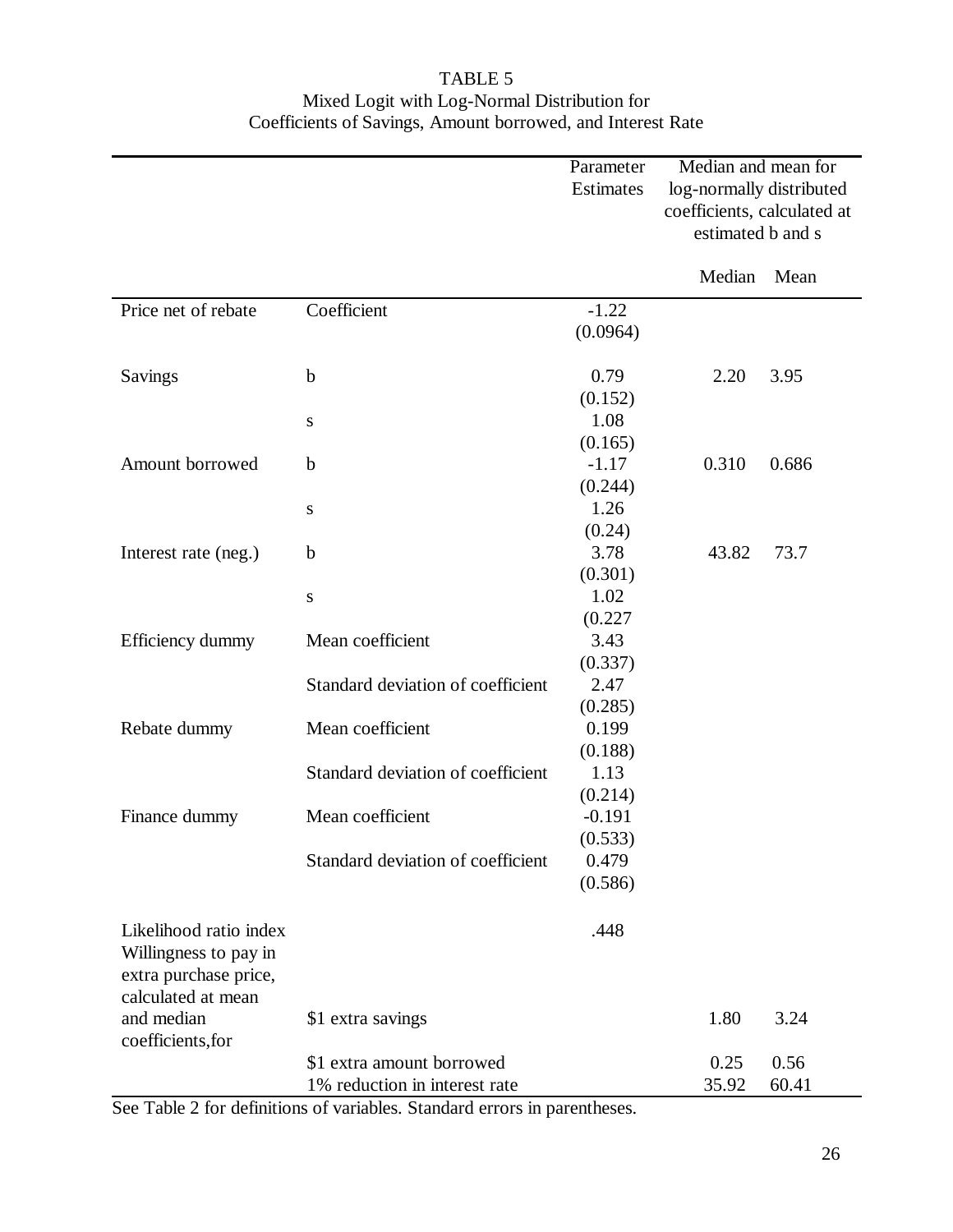|                         |                                   | Parameter   | <b>Estimates</b> |
|-------------------------|-----------------------------------|-------------|------------------|
|                         |                                   | Model with  | Model with log-  |
|                         |                                   | all normals | normals and      |
|                         |                                   |             | normals          |
| Efficiency dummy        | Mean coefficient                  | 0.785       | 0.713            |
|                         |                                   | (0.182)     | (3.64)           |
|                         | Standard deviation of coefficient | 0.213       | 0.397            |
|                         |                                   | (2.86)      | (0.322)          |
| Rebate dummy            | Mean coefficient                  | $-3.70$     | $-3.01$          |
|                         |                                   | (7.31)      | (2.17)           |
|                         | Standard deviation of coefficient | 2.84        | 2.03             |
|                         |                                   | (8.30)      | (1.70)           |
| Number of respondents   |                                   | 163         | 163              |
| Likelihood ratio index  |                                   | .122        | .121             |
| $\alpha$ , 1 1 $\alpha$ |                                   |             |                  |

### TABLE 6 Calibration to Revealed-Preference Data

Standard errors in parentheses.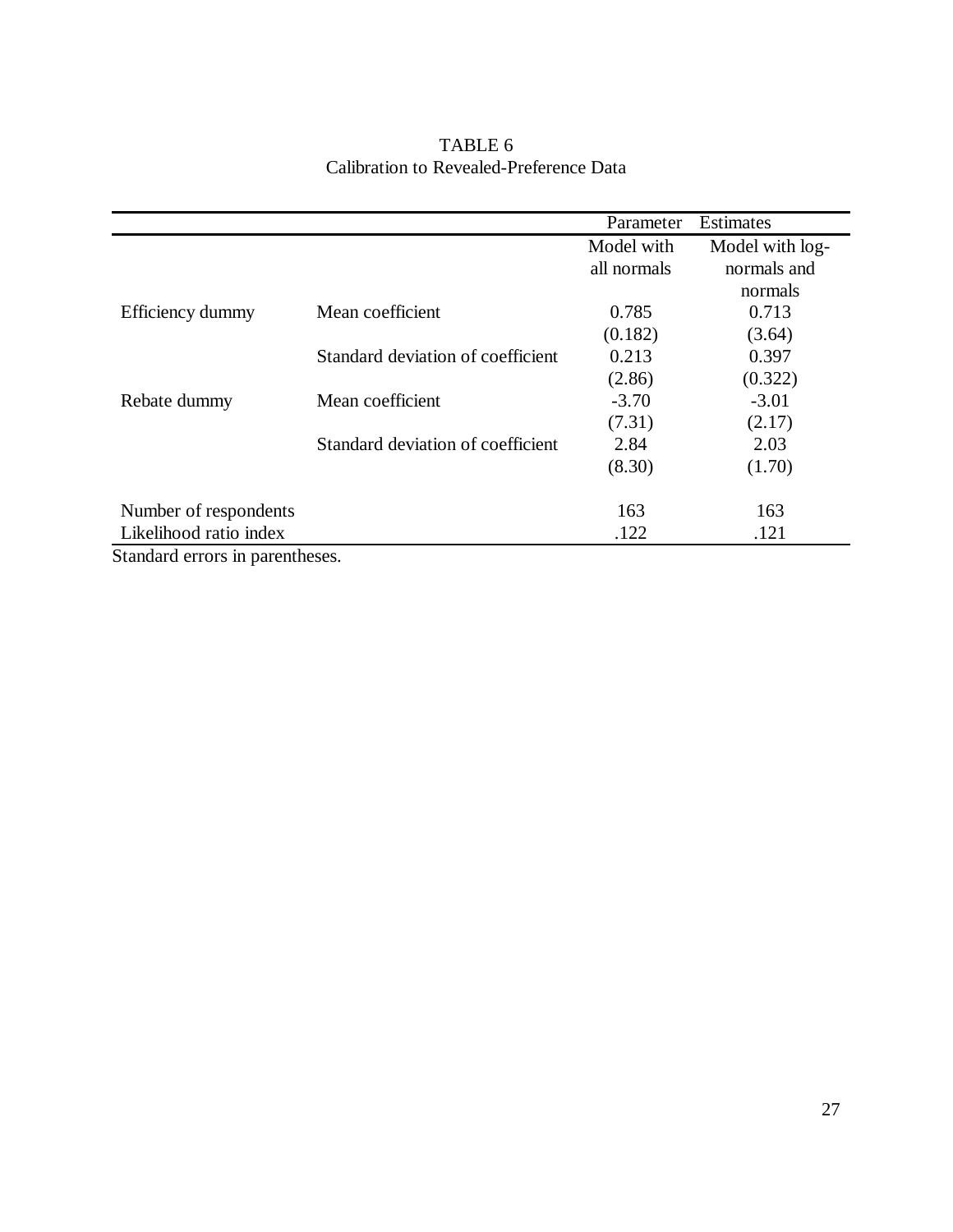TABLE 7 Predicted Choices of Refrigerator Buyers when Loans are offered on High Efficiency Units

| Interest<br>rate | Mixed logit with all normal distributions |                               |                                 |                        | Mixed logit with log-normal and normal<br>distributions |                                 |
|------------------|-------------------------------------------|-------------------------------|---------------------------------|------------------------|---------------------------------------------------------|---------------------------------|
|                  | Standard<br>efficiency                    | High<br>efficiency<br>without | High<br>efficiency<br>with loan | Standard<br>efficiency | High<br>efficiency<br>without                           | High<br>efficiency<br>with loan |
|                  |                                           | loan                          |                                 |                        | loan                                                    |                                 |
| 0%               | .320                                      | .283                          | .397                            | .317                   | .280                                                    | .403                            |
| 2%               | .354                                      | .314                          | .332                            | .361                   | .319                                                    | .320                            |
| 4%               | .381                                      | .336                          | .283                            | .387                   | .342                                                    | .272                            |
| 6%               | .402                                      | .351                          | .246                            | .405                   | .357                                                    | .238                            |
| 8%               | .418                                      | .362                          | .220                            | .419                   | .370                                                    | .212                            |
| 10%              | .430                                      | .370                          | .201                            | .430                   | .379                                                    | .191                            |
| 12%              | .438                                      | .375                          | .186                            | .439                   | .387                                                    | .174                            |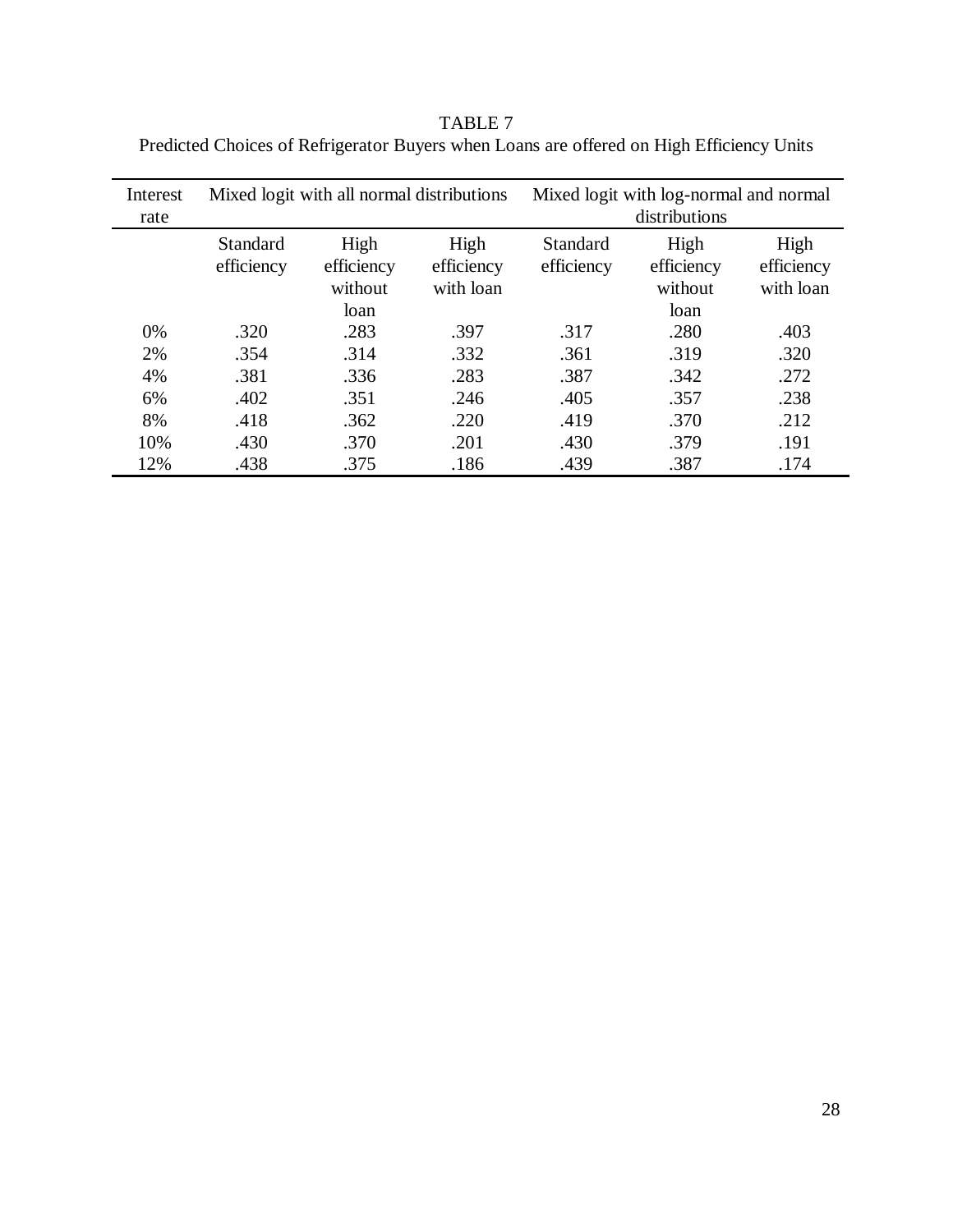#### Footnotes

<sup>1</sup> Our specification assumes that the person's tastes, as represented by  $\beta_n$ , are the same for all choice situations. The model can be generalized to allow the coefficient vector to vary over t as well as n. Our data consist of repeated choices within a survey, such that the assumption of  $\beta_n$ constant over choices seems reasonable.

 $2^2$  The simulated probabilities for a sequence of choices sum to one over all possible sequences. Similarly, simulated choice probabilities in each time period (that is, simulated versions of  $Q_{ni}(\theta)$ ) sum to one over alternatives, which is useful in forecasting.

 $3$  Software to estimate mixed logits is available on K. Train's home page at http://elsa.berkeley.edu/~train .

<sup>4</sup> Other estimation procedures could be applied. Method of simulated moments (McFadden, 1989) has the advantage of being consistent with a fixed number of repetitions when the weights in the moment condition are independent of the residuals; however, it is inefficient unless the ideal weights are used. When the ideal weights are simulated with the same draws as the probabilities, then MSM is equivalent to our procedure with maximum simulated likelihood (MSL): the weights and residuals are not independent and the procedure is not consistent for fixed number of repetitions. Simulating the weights separately from the probabilities (i.e., using separate draws for each) provides a consistent and asymptotically efficient estimator. However, anecdotal evidence indicates that the finite sample properties of this estimator are poor (Hajivassiliou, personal communication). Furthermore, MSM requires simulation of the probability of each possible sequence of responses, which in our situation would involve calculation of over three-hundred thousand probabilities for each customer. Method of simulated scores (Hajivassiliou and McFadden, 1997) is consistent if an unbiased simulator for the score is used; however, an unbiased score simulator is difficult to develop. The score takes the form  $(1/P)dP/d\theta$ . An unbiased simulator for  $dP/d\theta$  is readily available; however, obtaining an unbiased simulator of (1/P) is difficult. In particular, the reciprocal of an unbiased simulator of P is not unbiased for 1/P. Usually MSS estimators are called asymptotically unbiased, meaning that their bias disappears when the number of repetitions increases without bound, which is the same as MSL. Our procedure using MSL is a MSS estimator with (1/P) simulated as the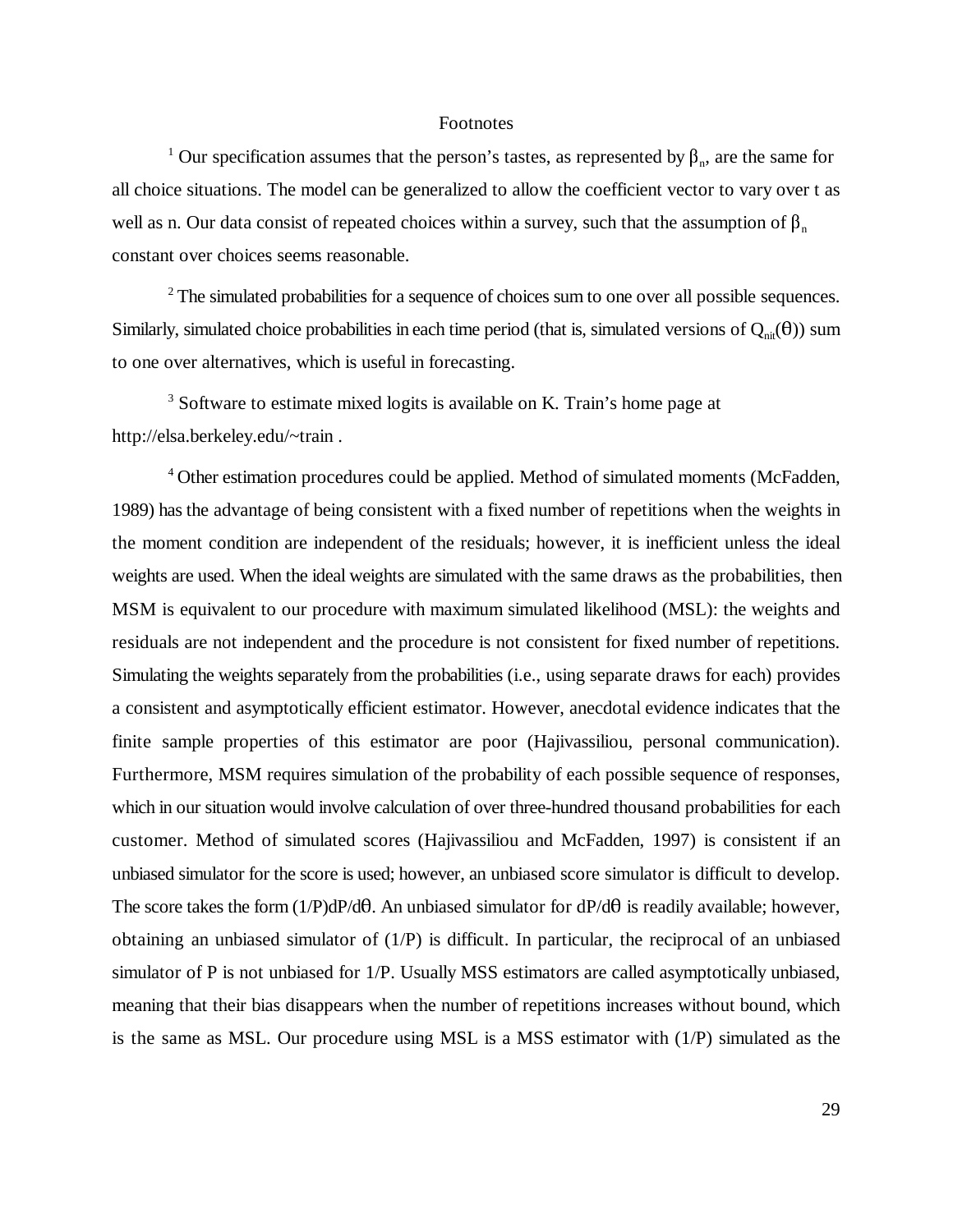reciprocal of the simulated probability.

A reviewer suggested an alternative procedure that has desirable characteristics. First obtain a consistent estimate using, e.g., MSM with exogenous weights or MSS with an unbiased score simulator. Then, apply one bhhh step to this consistent estimator. This estimator is efficient when the number of repetitions increases without bound along with sample size, the same as MSL. However, the asymptotic properties can perhaps be attained more readily with this approach than with MSL. In particular, since only one bhhh step is used (i.e., one iteration in MSL), the number of repetitions can be increased enormously for this one step while still utilizing the same computer time as with MSL. In our application, we used 500 repetitions, and about 20 iterations were needed to reach convergence. The alternative procedure could use 10,000 repetitions for its one iteration. The difficulty, of course, would be obtaining the initial consistent estimate. MSM is infeasible in our setting, since, as stated, it would involve simulation of hundreds of thousands of probabilities for each customer. In other settings, however, MSM could be utilized; importantly, the inefficiency that arises from non-ideal weights would not be a concern since the MSM estimator is followed by a bhhh step using a very large number of repetitions.

 $<sup>5</sup>$  This result differs critically, and is stronger than the "mother logit" theorem, which states</sup> that any choice model can be approximated by a model that takes the form of a standard logit (McFadden, 1975) In the mother logit theorem, any choice model can be expressed as a standard logit if attributes of one alternative are allowed to enter the "representative utility" of other alternatives. However, when cross-alternative attributes are entered, the logit model is no longer a random utility model (i.e., is not consistent with utility maximizing behavior) since the utility of one alternative depends on the attributes of other alternatives. In the theorem regarding mixed logit, any random utility model can be approximated by a mixed logit without entering cross-alternative variables, or, more precisely, while still maintaining consistency with utility maximizing behavior.

 $6$  A note concerning identification is warranted. In the binary choice experiments, the variance in  $\beta_n$  induces heteroskedasticity in the difference in utility between the two alternatives. The parameters of the distribution of  $\beta_n$ , i.e.  $\theta$ , are identified by the heteroskedasticity over experiments (that is, by the variation in the variance in the utility-difference.) In the trinary experiments, the variance in  $\beta_n$  induces heteroskedasticity and covariance in the two utility-differences (that is, in the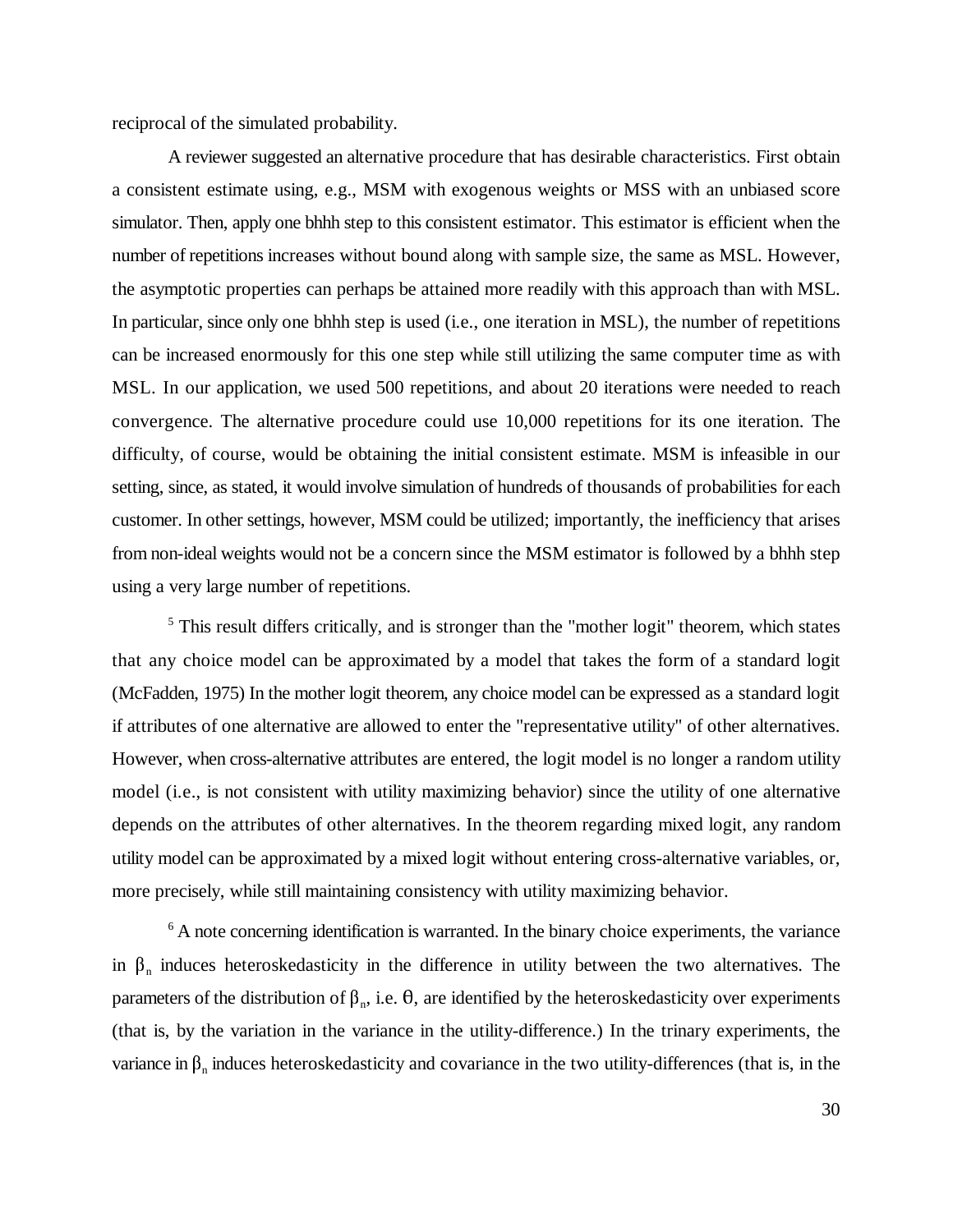utility for two of the alternatives minus the utility for the remaining alternative.) Essentially, each person has a variance in utility differences in a binary situation, and two variances and a covariance between two utility-differences in a trinary situation. If these terms were fixed over people and normalized to account for the arbitrary scale of utility, then estimation of at most two parameters would be possible with trinary experiments and none with binary experiments. However, with mixed logit, these terms vary over people in a way that depends on  $\theta$  and the variables;  $\theta$  is thereby identified even in binary experiments and even when its dimension is greater than two in trinary experiments.

 $\frac{7}{7}$  When the rebate enters as a separate variable, rather than subtracted from price, its mean coefficient is similar in magnitude and opposite in sign to the mean coefficient of price. The hypothesis cannot be rejected at reasonable significance levels that the rebate is considered a reduction in price.

<sup>8</sup> When all coefficients are allowed to vary in the population, identification is empirically difficult, for the reasons given by Ruud (1996). In particular, if the stochastic portion of utility is dominated by the random parameters such that the iid extreme-value term has little influence, then the scaling of utility by the variance of the extreme-value term becomes unstable and an additional scaling is needed. At an extreme, where the extreme-value term has no influence (i.e., zero variance), the simulated probability becomes an accept/reject simulator and a scaling of the remaining utility (that is, utility without the extreme-value term) is required. We chose the price coefficient to be fixed, since, as stated, this restriction allows easy derivation of the distribution of the willingness to pay. Models with all coefficients varying did not converge in any reasonable number of iterations, as expected by Ruud's observation.

<sup>9</sup> The likelihood ratio index is a measure of goodness-of-fit, defined as  $1 - [SLL(\theta_e)/SLL(0)]$ , where  $SLL(\theta_0)$  is the value of the simulated log-likelihood function at the estimated parameters and SLL(0) is the value with all parameters equal to zero. The index ranges from zero (for a model that is no better than chance, such that  $SLL(\theta_0) = SLL(0)$  to 1 (for a "perfect" model that provides a simulated probability of one to the chosen sequence of choices of each sampled decision-maker, such that  $SLL(\theta_0) = 0.$ )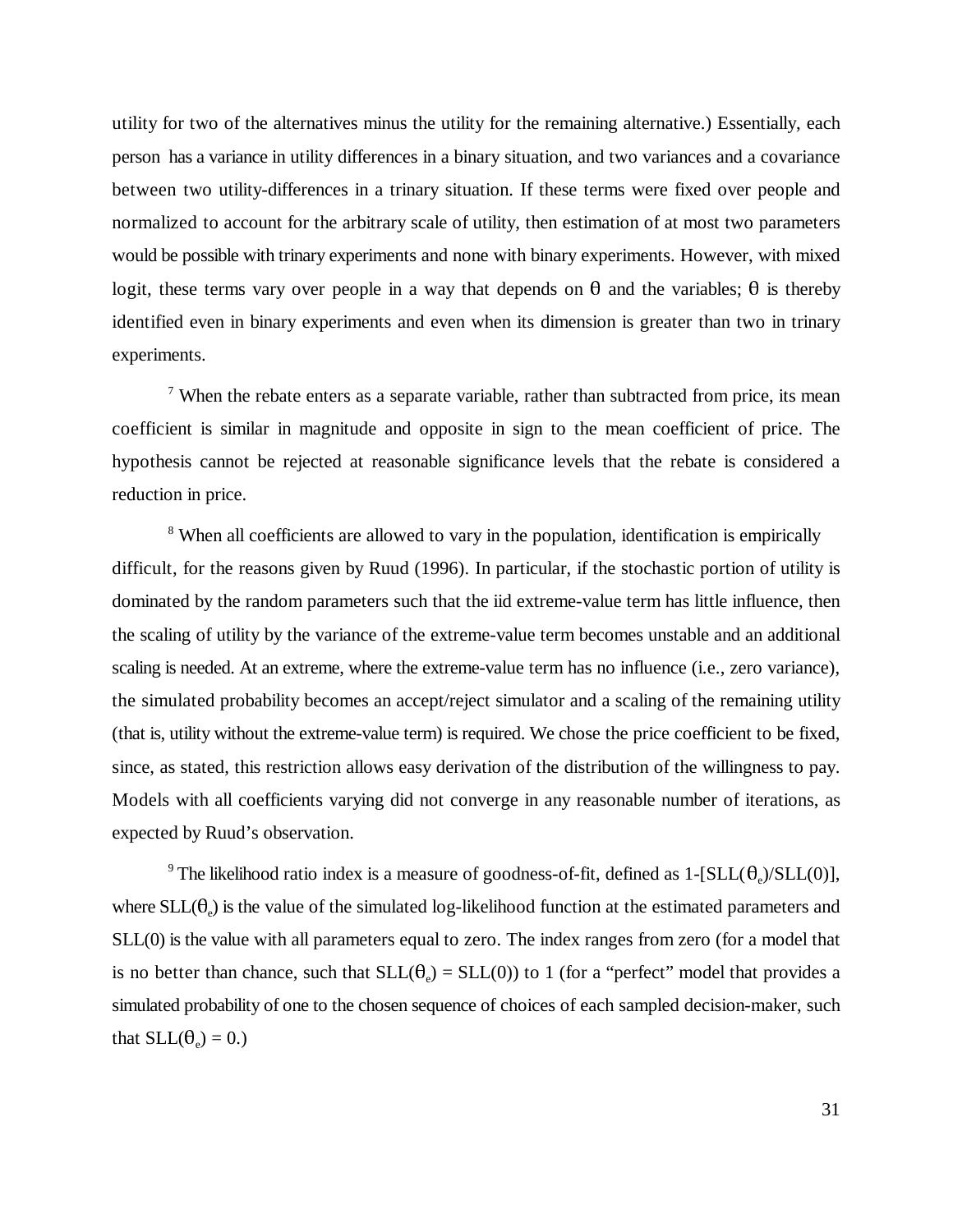$10$  Atherton and Train (1995) estimated a nested logit model on these data, with the high efficiency options nested together. As such, their model is analogous to a mixed logit with fixed coefficients for all variables except the efficiency dummy, whose coefficient varies randomly over customers and, importantly, over time for each customer. (The random coefficient for the efficiency dummy induces correlation in the stochastic portion of utility over the high efficiency options, namely, refrigerators with rebates, loans, or no incentive, without inducing correlation with the utility of a standard refrigerator – as in the nested logit. The nested logit model treates the stochastic portion of utility as independent over repeated choices, which requires assuming that each customer's coefficient for the efficiency dummy is independent over choice situations). The mixed logit in Table 2 obtains a considerably higher log-likelihood than the nested logit of Atherton and Train. This is expected of course, since, in the mixed logit, the standard deviations in the coefficients of variables other than the efficiency dummy are highly significant. One could construct nested logit models that have richer correlation patterns than in Atherton and Train. Brownstone and Train (1996) compare probit with mixed logit using data on households' choice of cars.

<sup>11</sup> The discount rate is calculated by solving for d in WTP= $[1/(1+d)] + [1/(1+d)^2] + ... +$  $[1/(1+d)]^{10}$  where WTP is the willingness to pay for \$1 of extra savings annually, and the life of refrigerator is assumed to be ten years.

 $\psi = f(\rho)$ ,  $Var(\psi) = (\frac{\partial \psi}{\partial \rho})$  $\overline{\partial \rho}$ )'Var(ρ) ( $\frac{\partial \Psi}{\partial r}$ <sup>12</sup> The general result is: for  $\psi = f(\rho)$ ,  $Var(\psi) = (\frac{\partial \psi}{\partial \rho})' Var(\rho) (\frac{\partial \psi}{\partial \rho})$  where  $\psi$  and  $\rho$  are vectors. In our case,  $\rho$  is the vector composed of the elements of L,  $\psi$  is the vector composed of the elements of  $\Omega$ , and f is LL' expressed in vector form.

<sup>13</sup> Convergence was very slow with the log-normal distributions, taking nearly a hundred iterations. We re-parameterized the likelihood function and gradient to operate in the means and standard deviations of the log-normal distributions themselves, but this re-parameterization did not materially reduce the number of iterations.

 $14$  The loans could also induce customers to buy larger refrigerators than they otherwise would. This effect would reduce the energy savings but increase consumer surplus.

An interesting phenomenon arises when predicting the effect of loans that cover the incremental price of the high efficiency unit (i.e., the price of the high effieincy unit minus the standard